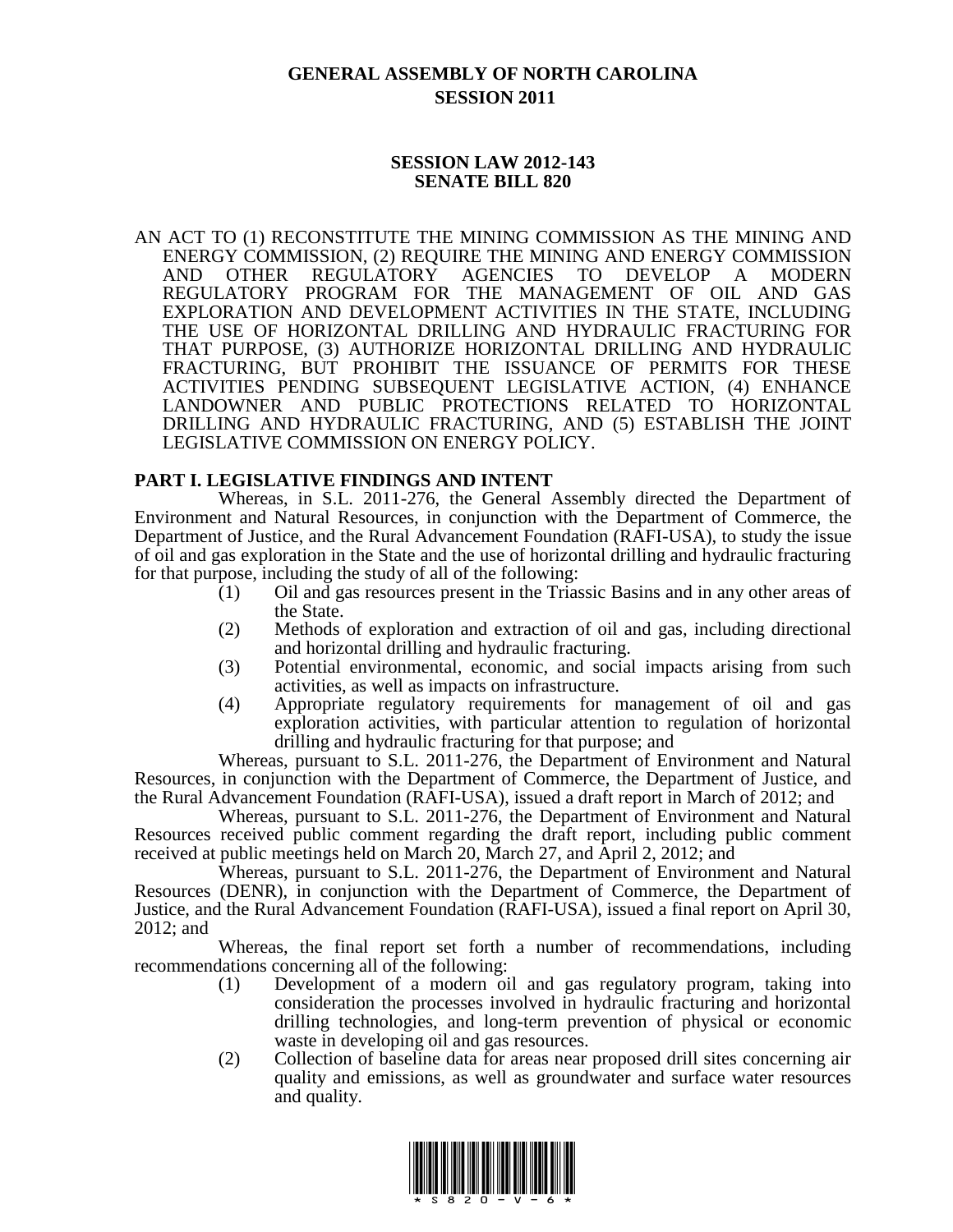- (3) Requirements that oil and gas operators prepare and have approved water management plans that limit water withdrawals during times of low-flow conditions and droughts.
- (4) Enhancements to existing oil and gas well construction standards to address the additional pressures of horizontal drilling and hydraulic fracturing.
- (5) Development of setback requirements and identification of areas where oil and gas exploration and development activities should be prohibited.
- (6) Development of a State stormwater regulatory program for oil and gas drilling sites.
- (7) Development of specific standards for management of oil and gas wastes.
- (8) Requirements for disclosure of hydraulic fracturing chemicals and constituents to regulatory agencies and the public.
- (9) Prohibitions on use of certain chemicals or constituents in hydraulic fracturing fluids.
- (10) Improvements to data management capabilities.
- (11) Development of a coordinated permitting program for oil and gas exploration and development activities within the Department of Environment and Natural Resources where it will benefit from the expertise of State geological staff and the ability to coordinate air, land, and water permitting.
- (12) Development of protocols to ensure that State agencies, local first responders, and industry are prepared to respond to a well blowout, chemical spill, or other emergency.
- (13) Adequate funding for any continued work on the development of a State regulatory program for the natural gas industry.
- (14) Appropriate distribution of revenues from any taxes or fees that may be imposed on oil and gas exploration and development activities to support a modern regulatory program for the management of all aspects of oil and gas exploration and development activities using the processes of horizontal drilling and hydraulic fracturing in the State, and to support local governments impacted by the activities, including, but not limited to, sufficient funding for improvements to and repair of roads subject to damage by truck traffic and heavy equipment from these activities.
- (15) Closure of gaps in regulatory authority over the siting, construction, and operation of gathering pipelines.
- (16) Clarifications needed to address local government regulatory authority over oil and gas exploration and development activities, and use of horizontal drilling and hydraulic fracturing for that purpose.
- (17) Additional research required on impacts to local governments and local infrastructure, as well as potential economic impacts from oil and gas exploration and development activities.
- (18) Development of provisions to address liability of the oil and gas industry for environmental contamination caused by exploration and development activities, particularly with regard to groundwater contamination.
- (19) Establishment of a process that affords additional public participation in connection with development of a modern oil and gas regulatory program; and

Whereas, the final report also states "[a]fter reviewing other studies and experiences in oil and gas-producing states, DENR has concluded that information available to date suggests that production of natural gas by means of hydraulic fracturing can be done safely as long as the right protections are in place"; and

Whereas, the General Assembly concurs in the conclusion of the final report that hydraulic fracturing can be done safely as long as the right protective measures are in place before any permits for horizontal drilling and hydraulic fracturing are issued; and

Whereas, it is the intent of the General Assembly to authorize oil and gas exploration and development activities using horizontal drilling and hydraulic fracturing treatments, but to prohibit the issuance of permits for these activities until such time as the General Assembly has determined that a modern regulatory program for the management of oil and gas exploration and development in the State and the use of horizontal drilling and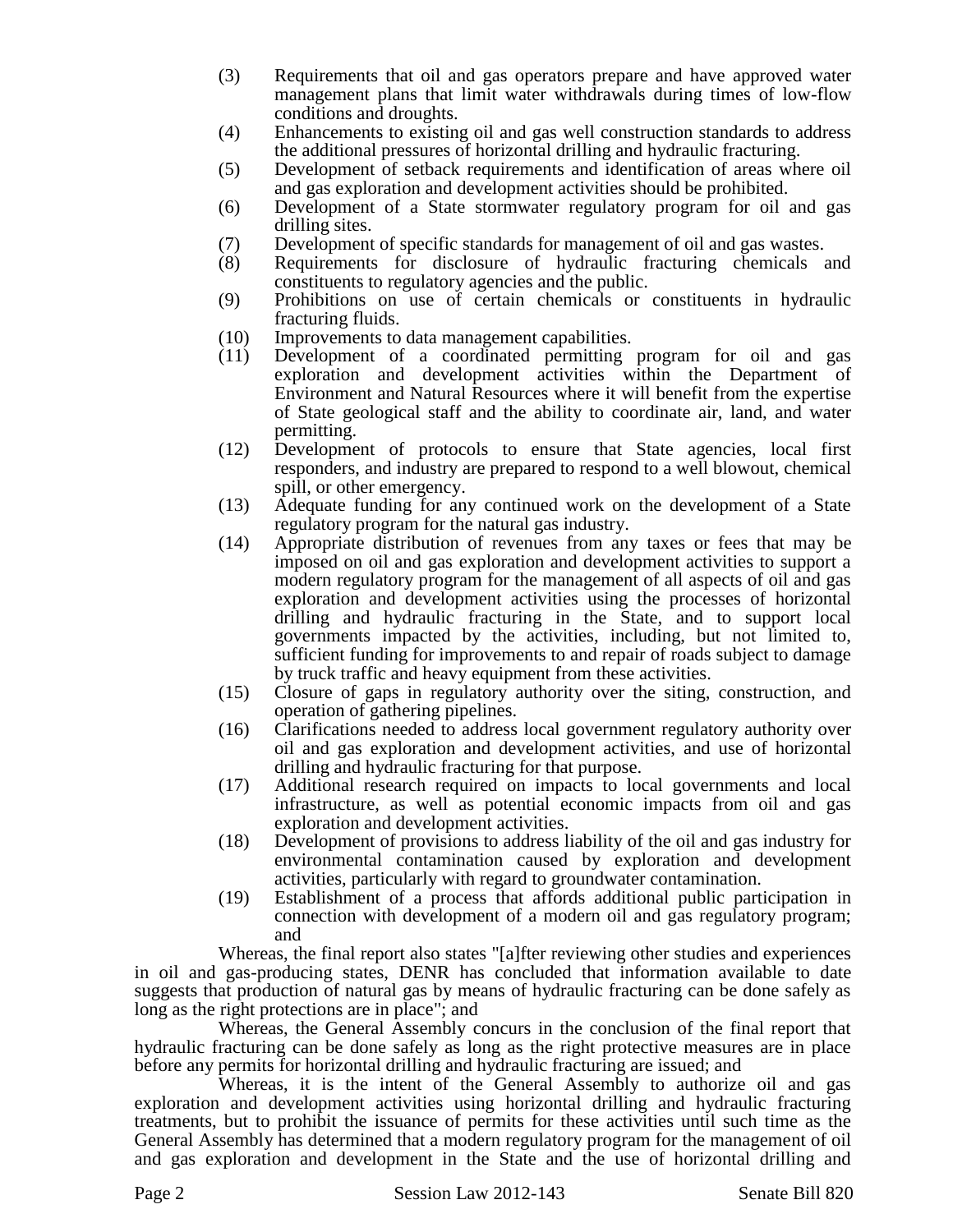hydraulic fracturing for that purpose has been fully established and takes legislative action to allow the issuance of permits; and

Whereas, it is the intent of the General Assembly to establish a modern regulatory program based on the recommendations of the final report and the following principles:

- (1) Protection of public health and safety.
- (2) Protection of public and private property.<br>
(3) Protection and conservation of the Sta
- Protection and conservation of the State's air, water, and other natural resources.
- (4) Promotion of economic development and expanded employment opportunities.
- (5) Productive and efficient development of the State's oil and gas resources; Now, therefore,

The General Assembly of North Carolina enacts:

### **PART II. RECONSTITUTE THE MINING COMMISSION AS THE MINING AND ENERGY COMMISSION; RENAME THE DIVISION OF LAND RESOURCES AS THE DIVISION OF ENERGY, MINERAL, AND LAND RESOURCES**

**SECTION 1.(a)** Part 6 of Article 7 of Chapter 143B of the General Statutes is repealed.

**SECTION 1.(b)** Article 7 of Chapter 143B of the General Statutes is amended by adding a new Part to read:

"Part 6A. North Carolina Mining and Energy Commission.

#### "**§ 143B-293.1. North Carolina Mining and Energy Commission – creation; powers and duties.**

(a) There is hereby created the North Carolina Mining and Energy Commission of the Department of Environment and Natural Resources with the power and duty to adopt rules necessary to administer the Oil and Gas Conservation Act pursuant to G.S. 113-391 and for the development of the oil, gas, and mining resources of the State. The Commission shall make such rules consistent with the provisions of this Chapter. All rules adopted by the Commission shall be enforced by the Department of Environment and Natural Resources.

(b) The Commission shall have the authority to make determinations and issue orders pursuant to the Oil and Gas Conservation Act to (i) regulate the spacing of wells and to establish drilling units as provided in G.S. 113-393; (ii) require the operation of wells with efficient gas-oil ratios and to fix such ratios; (iii) limit and prorate the production of oil or gas, or both, from any pool or field for the prevention of waste as provided in G.S. 113-394; and (iv) require integration of interests as provided in G.S. 113-393.

(c) The Commission shall submit quarterly written reports as to its operation, activities, programs, and progress to the Joint Legislative Commission on Energy Policy and the Environmental Review Commission. The Commission shall supplement the written reports required by this subsection with additional written and oral reports as may be requested by the Joint Legislative Commission on Energy Policy and the Environmental Review Commission. The Commission shall submit the written reports required by this subsection whether or not the General Assembly is in session at the time the report is due.

#### "**§ 143B-293.2. North Carolina Mining and Energy Commission – members; selection; removal; compensation; quorum; services.**

(a) Members Selection. – The North Carolina Mining and Energy Commission shall consist of 15 members appointed as follows:

- (1) The Chair of the North Carolina State University Minerals Research Laboratory Advisory Committee, or the Chair's designee, ex officio.
- (2) The State Geologist, or the State Geologist's designee, ex officio.
- (3) The Assistant Secretary of Energy for the Department of Commerce, ex officio.
- (4) One appointed by the General Assembly upon recommendation of the Speaker of the House of Representatives who is a member of a nongovernmental conservation interest.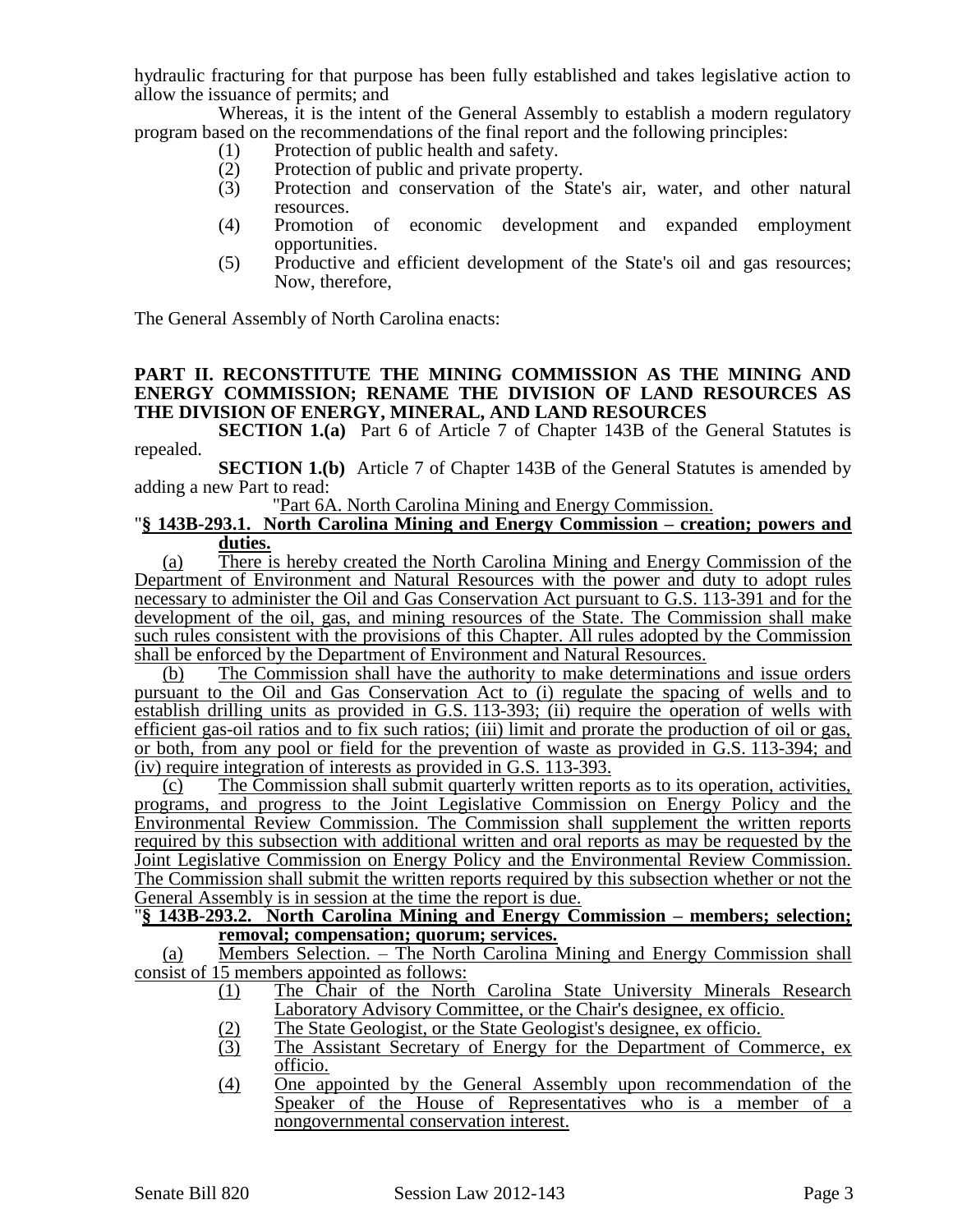- (5) One appointed by the General Assembly upon recommendation of the Speaker of the House of Representatives who is an elected official of a municipal government located in the Triassic Basin of North Carolina.
- (6) One appointed by the General Assembly upon recommendation of the Speaker of the House of Representatives who is a member of the Environmental Management Commission and knowledgeable in the principles of water and air resources management.
- (7) One appointed by the General Assembly upon recommendation of the Speaker of the House of Representatives who shall be a geologist with experience in oil and gas exploration and development.
- (8) One appointed by the General Assembly upon recommendation of the President Pro Tempore of the Senate who is a member of a nongovernmental conservation interest.
- (9) One appointed by the General Assembly upon recommendation of the President Pro Tempore of the Senate who is a member of a county board of commissioners of a county located in the Triassic Basin of North Carolina.
- (10) One appointed by the General Assembly upon recommendation of the President Pro Tempore of the Senate who is a member of the Commission for Public Health and knowledgeable in the principles of waste management.
- (11) One appointed by the General Assembly upon recommendation of the President Pro Tempore of the Senate who shall be an engineer with experience in oil and gas exploration and development.
- (12) One appointed by the Governor who shall be a representative of a publicly traded natural gas company.
- (13) One appointed by the Governor who shall be a licensed attorney with experience in legal matters associated with oil and gas exploration and development.
- (14) One appointed by the Governor who is a representative of the mining industry.
- (15) One appointed by the Governor who is a representative of the mining industry.

(b) Terms. – The term of office of members of the Commission is three years. A member may be reappointed to no more than two consecutive three-year terms. The term of a member who no longer meets the qualifications of their respective appointment, as set forth in subsection (a) of this section, shall terminate but the member may continue to serve until a new member who meets the qualifications is appointed. The terms of members appointed under subdivisions (4), (6), (9), and (12) of subsection (a) of this section shall expire on June 30 of years evenly divisible by three. The terms of members appointed under subdivisions (7), (10), (13), and (14) of subsection (a) of this section shall expire on June 30 of years that precede by one year those years that are evenly divisible by three. The terms of members appointed under subdivisions (5), (8), (11), and (15) of subsection (a) of this section shall expire on June 30 of years that follow by one year those years that are evenly divisible by three.

- (c) Vacancies; Removal from Office.
	- $\overline{(1)}$  Any appointment by the Governor to fill a vacancy on the Commission created by the resignation, dismissal, death, or disability of a member shall be for the balance of the unexpired term. The Governor shall have the power to remove any member of the Commission from office for misfeasance, malfeasance, or nonfeasance in accordance with the provisions of G.S. 143B-13 of the Executive Organization Act of 1973.
	- (2) Members appointed by the President Pro Tempore of the Senate and the Speaker of the House of Representatives shall be made in accordance with G.S. 120-121, and vacancies in those appointments shall be filled in accordance with G.S. 120-122. In accordance with Section 10 of Article VI of the North Carolina Constitution, a member may continue to serve until a successor is duly appointed.

(d) Compensation. – The members of the Commission shall receive per diem and necessary traveling and subsistence expenses in accordance with the provisions of G.S. 138-5.

(e) Quorum. – A majority of the Commission shall constitute a quorum for the transaction of business.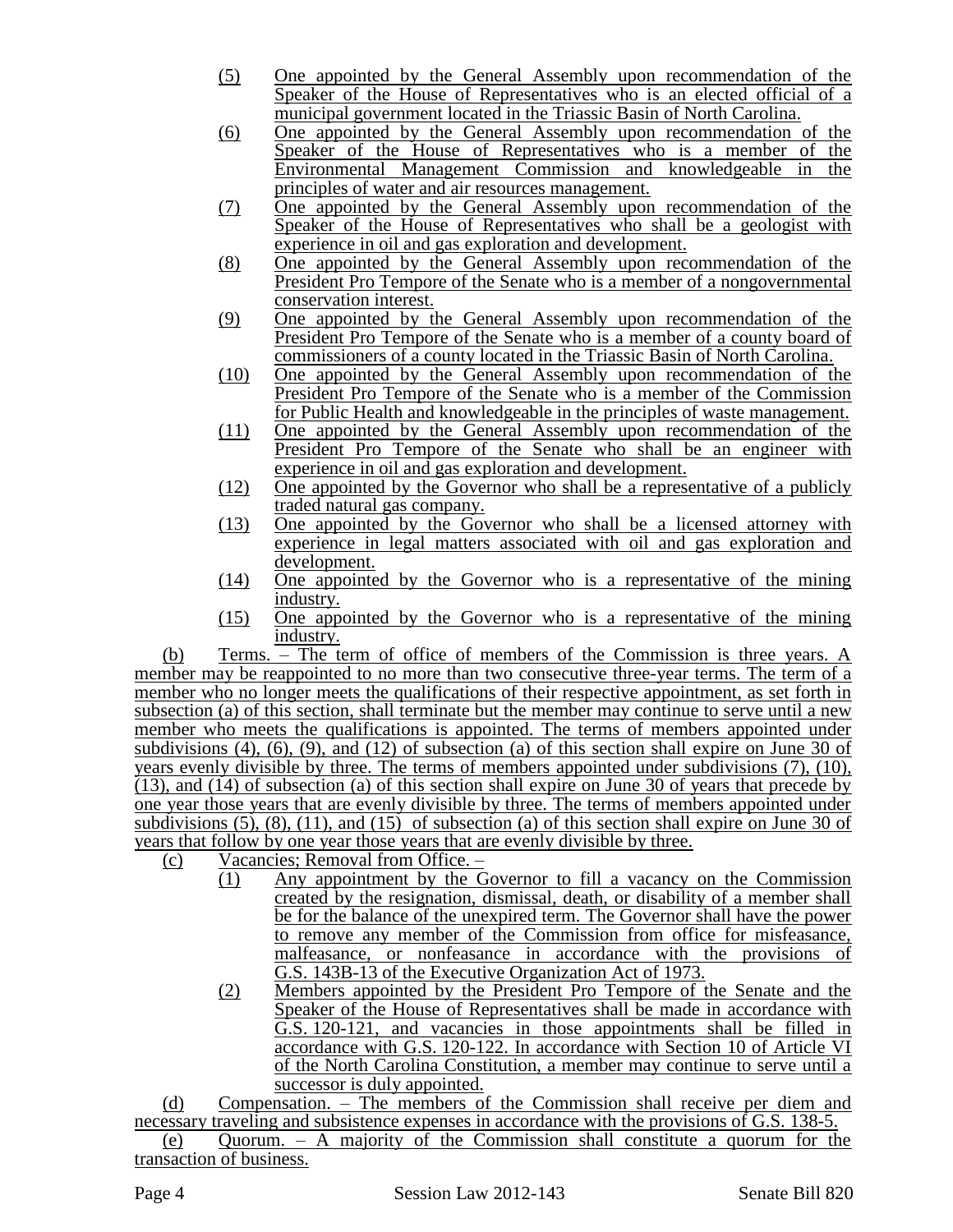(f) Staff. – All staff support required by the Commission shall be supplied by the Division of Energy, Mineral, and Land Resources and the North Carolina Geological Survey.

(g) Committees. – In addition to the Committee on Civil Penalty Remissions required to be established under G.S. 143B-293.6, the chair may establish other committees from members of the Commission to address specific issues as appropriate. No member of a committee may hear or vote on any matter in which the member has an economic interest. A majority of a committee shall constitute a quorum for the transaction of business. At a minimum, the chair shall establish a Committee on Mining, which shall consist of members appointed under subdivisions  $(1)$ ,  $(4)$ ,  $(6)$ ,  $(8)$ ,  $(10)$ ,  $(14)$ , and  $(15)$  of subsection  $(a)$  of this section. The Committee on Mining shall have exclusive responsibility and authority over matters pertaining to mining and implementation of the Mining Act of 1971, including all of the following powers and duties.

- (1) To act as the advisory body to the Governor pursuant to Article  $V(a)$  of the Interstate Mining Compact, as set out in G.S. 74-37.
- (2) To adopt rules necessary to administer the Mining Act of 1971 pursuant to G.S. 74-63.
- (3) To adopt rules necessary to administer the Control of Exploration for Uranium in North Carolina Act of 1983 pursuant to G.S. 74-86.
- (4) To adopt rules, not inconsistent with the laws of this State, as may be required by the federal government for grants-in-aid for mining resource purposes which may be made available to the State by the federal government. This section is to be liberally construed in order that the State and its citizens may benefit from such grants-in-aid.

### "**§ 143B-293.4. North Carolina Mining and Energy Commission – officers.**

The Mining and Energy Commission shall have a chair and a vice-chair. The Commission shall elect one of its members to serve as chair and one of its members to serve as vice-chair. The chair and vice-chair shall serve one-year terms beginning August 1 and ending July 31 of the following year. The chair and vice-chair may serve any number of terms, but not more than two terms consecutively.

### "**§ 143B-293.5. North Carolina Mining and Energy Commission – meetings.**

The North Carolina Mining and Energy Commission shall meet at least quarterly and may hold special meetings at any time and place within the State at the call of the chair or upon the written request of at least nine members.

### "**§ 143B-293.6. North Carolina Mining and Energy Commission – quasi-judicial powers; procedures.**

(a) With respect to those matters within its jurisdiction, the Mining and Energy Commission shall exercise quasi-judicial powers in accordance with the provisions of Chapter 150B of the General Statutes.

(b) The chair shall appoint a Committee on Civil Penalty Remissions from the members of the Commission. No member of the Committee on Civil Penalty Remissions may hear or vote on any matter in which the member has an economic interest. In determining whether a remission request will be approved, the Committee shall consider the recommendation of the Secretary or the Secretary's designee and all of the following factors:

- (1) Whether one or more of the civil penalty assessment factors in subsection (b)
	- of this section were wrongly applied to the detriment of the petitioner.
- (2) Whether the violator promptly abated continuing environmental damage resulting from the violation.
- (3) Whether the violation was inadvertent or a result of an accident.
- (4) Whether the violator had been assessed civil penalties for any previous violations.
- (5) Whether payment of the civil penalty will prevent payment for the remaining necessary remedial actions.

(c) The Committee on Civil Penalty Remissions may remit the entire amount of the penalty only when the violator has not been assessed civil penalties for previous violations and when payment of the civil penalty will prevent payment for the remaining necessary remedial actions."

**SECTION 1.(c)** Pursuant to G.S. 150B-21.7, rules adopted by the North Carolina Mining Commission shall remain in effect until amended or repealed by the North Carolina Mining and Energy Commission established pursuant to subsection (b) of this section.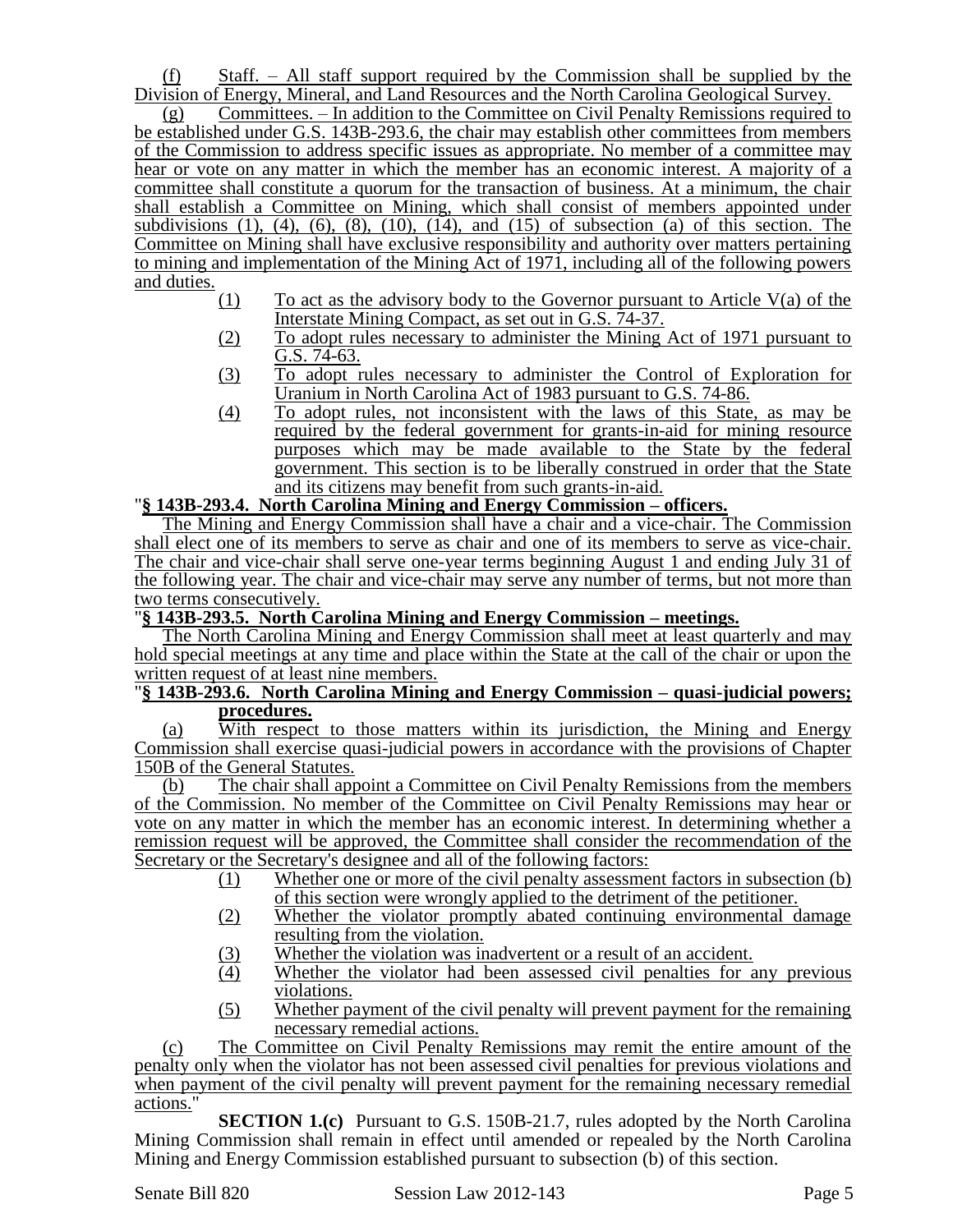**SECTION 1.(d)** The Revisor of Statutes shall make the conforming statutory changes necessary to reflect the reconstitution of the North Carolina Mining Commission as the North Carolina Mining and Energy Commission as provided in subsection (b) of this section. The Codifier of Rules shall make the conforming rule changes necessary to reflect the reconstitution of the North Carolina Mining Commission to the North Carolina Mining and

Energy Commission as provided in subsection (b) of this section.<br>SECTION 1.(e) The Division of Land Resou The Division of Land Resources of the Department of Environment and Natural Resources is hereby renamed the Division of Energy, Mineral, and Land Resources.

**SECTION 1.(f)** The Revisor of Statutes shall make the conforming statutory changes necessary to reflect the renaming of the Division of Land Resources as the Division of Energy, Mineral, and Land Resources as provided in subsection (e) of this section. The Codifier of Rules shall make the conforming rule changes necessary to reflect the renaming of the Division of Land Resources as the Division of Energy, Mineral, and Land Resources as provided in subsection (e) of this section.

**SECTION 1.(g)** In order to maintain continuity and experience of membership, the Governor and the General Assembly should consider the members of the North Carolina Mining Commission, repealed pursuant to subsection (a) of this section, when appointing the members of the North Carolina Mining and Energy Commission, created by G.S. 143B-293.1, as enacted by subsection (b) of this section.

**SECTION 1.(h)** The North Carolina Mining and Energy Commission shall submit the first report due under G.S. 143B-293.1(c), as enacted by subsection (b) of this section, on or before January 1, 2013.

### **PART III. MINING AND ENERGY COMMISSION AND OTHER REGULATORY AGENCIES TO ESTABLISH REGULATORY PROGRAM FOR THE MANAGEMENT OF OIL AND GAS EXPLORATION AND DEVELOPMENT IN THE STATE AND THE USE OF HORIZONTAL DRILLING AND HYDRAULIC FRACTURING FOR THAT PURPOSE**

**SECTION 2.(a)** G.S. 113-380 reads as rewritten:

### "**§ 113-380. Violation a misdemeanor.**

Any Except as otherwise provided, any person, firm or officer of a corporation violating any of the provisions of G.S. 113-378 or 113-379,this Article shall upon conviction thereof be guilty of a Class 1 misdemeanor."

**SECTION 2.(b)** G.S. 113-389 reads as rewritten:

### "**§ 113-389. Definitions.**

Unless the context otherwise requires, the words defined in this section shall have the following meaning when found in this law:

- (1) "Base fluid" shall mean the continuous phase fluid type, such as water, used in a hydraulic fracturing treatment.
- (1a) "Commission" shall mean the North Carolina Mining and Energy Commission.
- (1b) "Department" shall mean the "DepartmentDepartment of Environment and Natural Resources," as created by this law. Resources.
- (1c) "Division" shall mean the Division of Energy, Mineral, and Land Resources of the Department of Environment and Natural Resources.
- (2) "Field" shall mean the general area which is underlaid or appears to be underlaid by at least one pool; and "field" shall include the underground reservoir or reservoirs containing crude petroleum oil or natural gas, or both. The words "field" and "pool" mean the same thing when only one underground reservoir is involved; "field," unlike "pool," may relate to two or more pools.
- (3) "Gas" shall mean all natural gas, including casing-head gas, and all other hydrocarbons not defined as oil in subdivision (7).
- (3a) "Hydraulic fracturing additive" shall mean any chemical substance or combination of substances, including any chemical or proppants, which is intentionally added to a base fluid for purposes of preparing a hydraulic fracturing fluid or treatment of a well.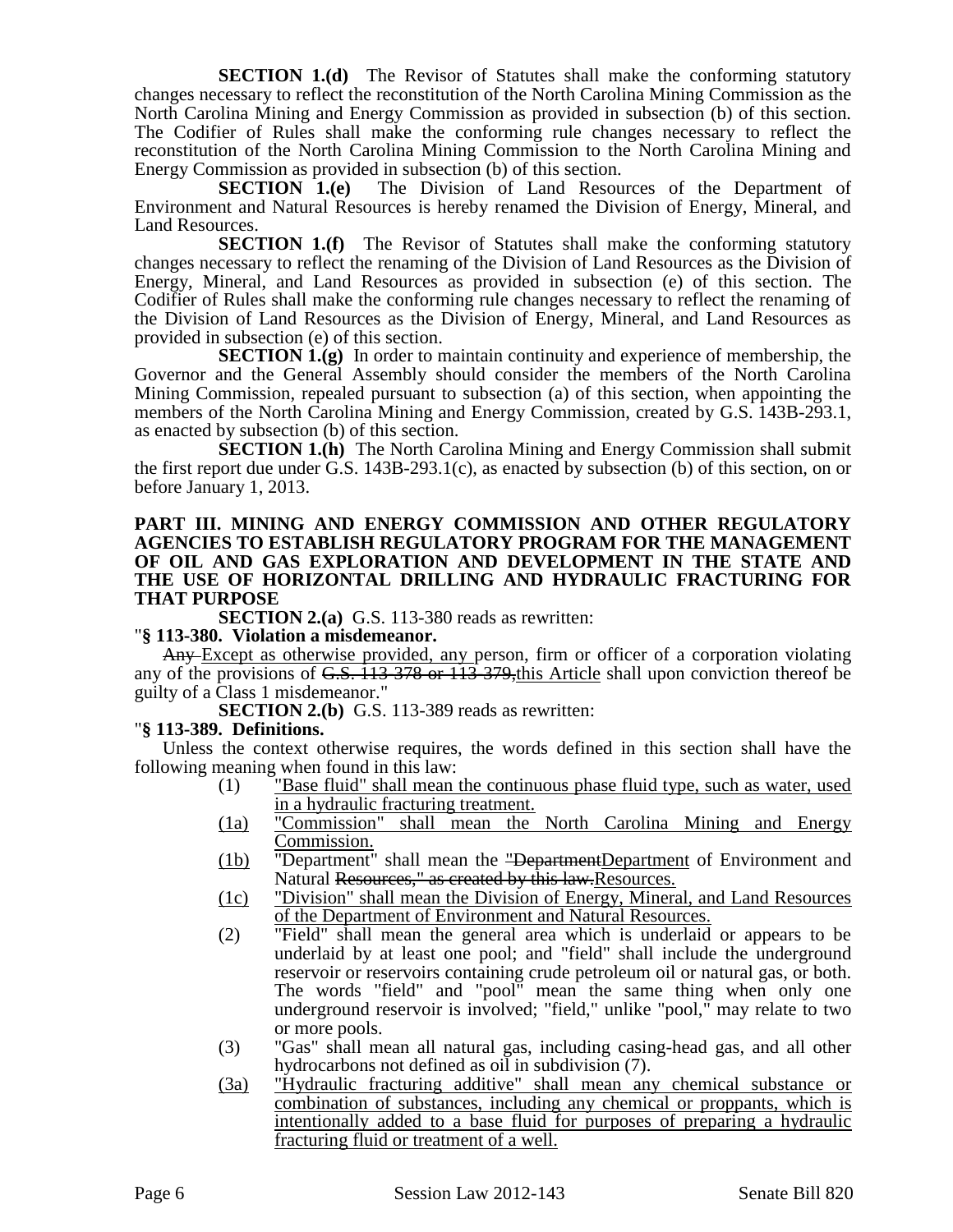- (3b) "Hydraulic fracturing fluid" shall mean the fluid, including the applicable base fluid and all hydraulic fracturing additives, used to perform a hydraulic fracturing treatment.
- (3c) "Hydraulic fracturing treatment" shall mean all stages of the treatment of a well by the application of hydraulic fracturing fluid under pressure that is expressly designed to initiate or propagate fractures in a target geologic formation to enhance production of oil and gas.
- … (6a) "Lessee" shall mean the person entitled under an oil and gas lease to drill and operate wells.
- (6b) "Lessor" shall mean the owner of subsurface oil or gas resources who has executed a lease and who is entitled to the payment of a royalty on production.
- … (12a) "Proppant" shall mean sand or any natural or man-made material that is used in a hydraulic fracturing treatment to prop open the artificially created or enhanced fractures once the treatment is completed.
- (12b) "Surface owner" means the person who holds record title to or has a purchaser's interest in the surface of real property.
- … (15) "Water supply" shall mean any groundwater or surface water intended or used for human consumption; household purposes; or farm, livestock, or garden purposes."

**SECTION 2.(c)** G.S. 113-391 reads as rewritten:

### "**§ 113-391. Jurisdiction and authority; rules and orders.**

(a) The Mining and Energy Commission, created by G.S. 143B-293.1, in conjunction with rule-making authority specifically reserved to the Environmental Management Commission under subsection (a3) of this section, shall establish a modern regulatory program for the management of oil and gas exploration and development in the State and the use of horizontal drilling and hydraulic fracturing treatments for that purpose. The program shall be designed to protect public health and safety; protect public and private property; protect and conserve the State's air, water, and other natural resources; promote economic development and expand employment opportunities; and provide for the productive and efficient development of the State's oil and gas resources. To establish the program, the Commission shall adopt rules for all of the following purposes:

- (1) Regulation of pre-drilling exploration activities, including seismic and other geophysical and stratigraphic surveys and testing.
- (2) Regulation of drilling, operation, casing, plugging, completion, and abandonment of wells.
- (3) Prevention of pollution of water supplies by oil, gas, or other fluids used in oil and gas exploration and development.
- (4) Protection of the quality of the water, air, soil, or any other environmental resource against injury or damage or impairment.
- (5) Regulation of horizontal drilling and hydraulic fracturing treatments for the purpose of oil and gas exploration. Such rules shall, at a minimum, include standards or requirements related to the following:
	- a. Information and data to be submitted in association with applications for permits to conduct oil and gas exploration and development activities using horizontal drilling and hydraulic fracturing treatments, which may include submission of hydrogeological investigations and identification of mechanisms to prevent and diagnose sources of groundwater contamination in the area of drilling sites. In formulating these requirements, the Commission shall consider (i) how North Carolina's geology differs from other states where oil and gas exploration and development activities using horizontal drilling and hydraulic fracturing treatments are common and (ii) the routes of possible groundwater contamination resulting from these activities and the potential role of vertical geological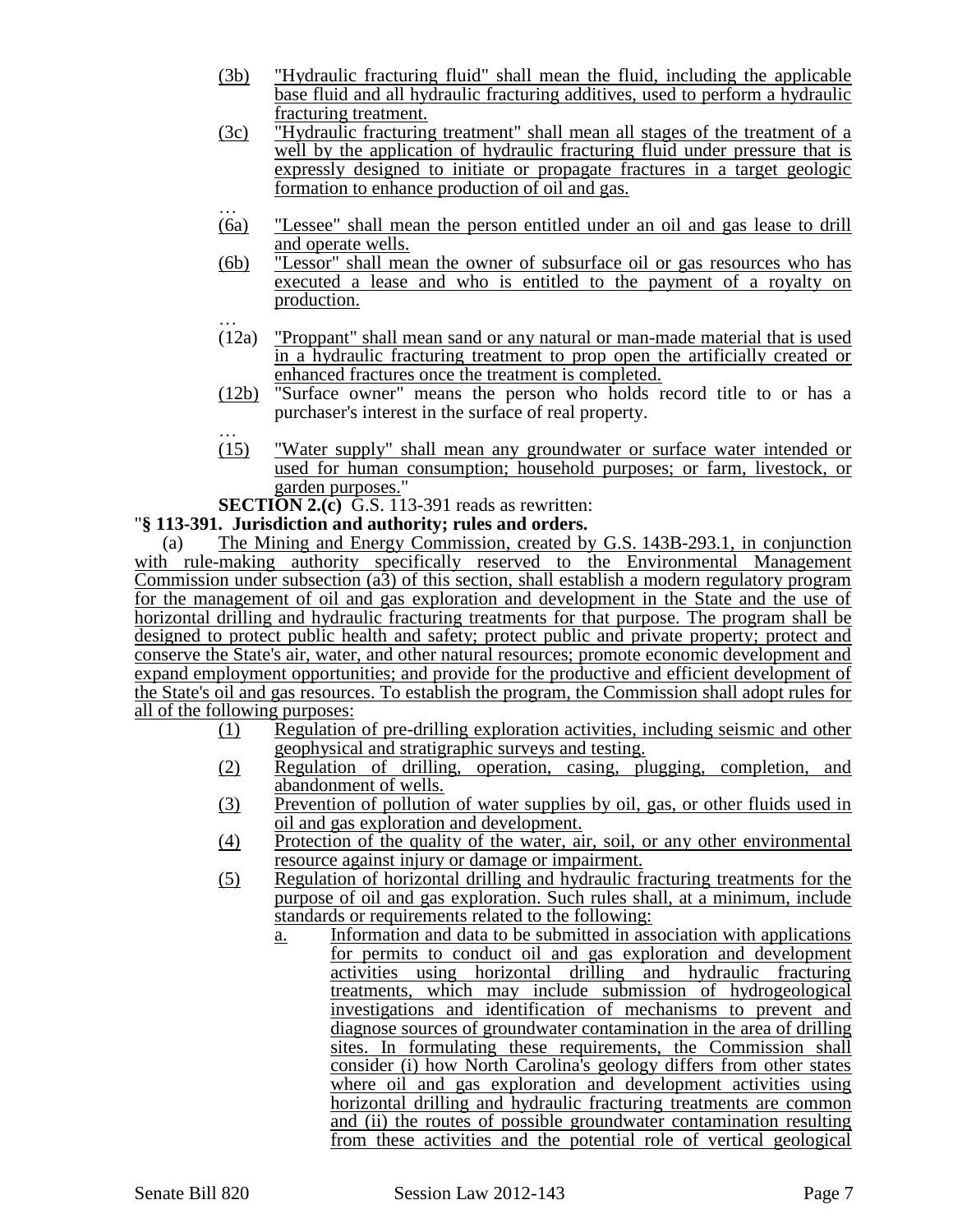structures such as dikes and faults as conduits for groundwater contamination.

- b. Collection of baseline data, including groundwater, surface water, and air quality in areas where oil and gas exploration and development activities are proposed. With regard to rules applicable to baseline data for groundwater and surface water, the Commission shall adopt rules that, at a minimum, establish standards to satisfy the pre-drilling testing requirement established under G.S.  $113-421(a)$ , including contaminants for which an operator or developer must test and necessary qualifications for persons conducting such tests.
- c. Appropriate construction standards for oil and gas wells, which shall address the additional pressures of horizontal drilling and hydraulic fracturing treatments. These rules, at a minimum, shall include standards for casing and cementing sufficient to handle highly pressurized injection of hydraulic fracturing fluids into a well for purposes of fracturing bedrock and extraction of gas, and construction standards for other gas production infrastructure, such as storage pits and tanks.
- d. Appropriate siting standards for wells and other gas production infrastructure, such as storage pits and tanks, including appropriate setback requirements and identification of areas, such as floodplains, where oil and gas exploration and production activities should be prohibited. Siting standards adopted shall be consistent with any applicable water quality standards adopted by the Environmental Management Commission or by local governments pursuant to water quality statutes, including standards for development in water supply watersheds.
- e. Limits on water use, including, but not limited to, a requirement that oil and gas operators prepare and have a water and wastewater management plan approved by the Department, which, among other things, limits water withdrawals during times of drought and periods of low flows. Rules adopted shall be (i) developed in light of water supply in the areas of proposed activity, competing water uses in those areas, and expected environmental impacts from such water withdrawals and (ii) consistent with statutes, and rules adopted by the Environmental Management Commission pursuant to those statutes, which govern water quality and management of water resources, including, but not limited to, statutes and rules applicable to water withdrawal registration, interbasin transfer requirements, and water quality standards related to wastewater discharges.
- f. Management of wastes produced in connection with oil and gas exploration and development and use of horizontal drilling and hydraulic fracturing treatments for that purpose. Such rules shall address storage, transportation, and disposal of wastes that may contain radioactive materials or wastes that may be toxic or have other hazardous wastes' characteristics that are not otherwise regulated as a hazardous waste by the federal Resource Conservation and Recovery Act (RCRA), such as top-hole water, brines, drilling fluids, additives, drilling muds, stimulation fluids, well servicing fluids, oil, production fluids, and drill cuttings from the drilling, alteration, production, plugging, or other activity associated with oil and gas wells. Wastes generated in connection with oil and gas exploration and development and use of horizontal drilling and hydraulic fracturing treatments for that purpose that constitute hazardous waste under RCRA shall be subject to rules adopted by the Commission for Public Health to implement RCRA requirements in the State.
- g. Prohibitions on use of certain chemicals and constituents in hydraulic fracturing fluids, particularly diesel fuel.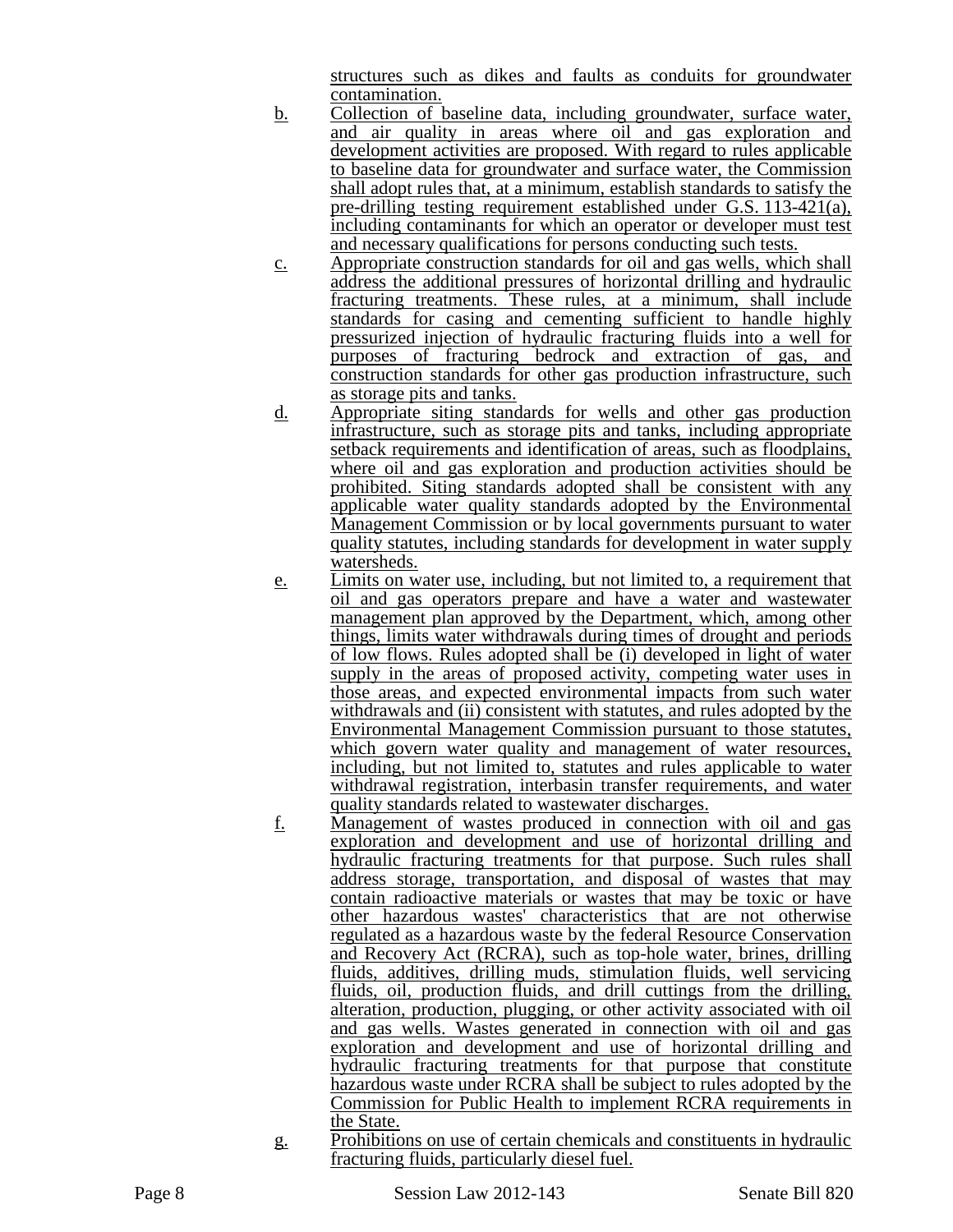- h. Disclosure of chemicals and constituents used in oil and gas exploration, drilling, and production, including hydraulic fracturing fluids, to State regulatory agencies and to local government emergency response officials, and, with the exception of those items constituting trade secrets, as defined in G.S. 66-152(3), and that are designated as confidential or as a trade secret under G.S. 132-1.2, requirements for disclosure of those chemicals and constituents to the public.
- i. Installation of appropriate safety devices and development of protocols for response to well blowouts, chemical spills, and other emergencies, including requirements for approved emergency response plans and certified personnel to implement these plans as needed.
- j. Measures to mitigate impacts on infrastructure, including damage to roads by truck traffic and heavy equipment, in areas where oil and gas exploration and development activities that use horizontal drilling and hydraulic fracturing technologies are proposed to occur.
- k. Notice, record keeping, and reporting.<br>1. Proper well closure, site reclamation,
- Proper well closure, site reclamation, post-closure monitoring, and financial assurance. Rules for financial assurance shall require that an oil or gas developer or operator establish financial assurance that will ensure that sufficient funds are available for well closure, post-closure maintenance and monitoring, any corrective action that the Department may require, and to satisfy any potential liability for sudden and nonsudden accidental occurrences, and subsequent costs incurred by the Department in response to an incident involving a drilling operation, even if the developer or operator becomes insolvent or ceases to reside, be incorporated, do business, or maintain assets in the State.
- (6) To require surveys upon application of any owner who has reason to believe that a well has been unlawfully drilled by another person into land of the owner without permission. In the event such surveys are required, the costs thereof shall be borne by the owner making the request.
- (7) To require the making of reports showing the location of oil and gas wells and the filing of logs and drilling records.
- (8) To prevent "blowouts," "caving," and "seepage," as such terms are generally understood in the oil and gas industry.
- (9) To identify the ownership of all oil or gas wells, producing leases, refineries, tanks, plants, structures, and all storage and transportation equipment and facilities.
- (10) To regulate the "shooting," perforating, and chemical treatment of wells.
- (11) To regulate secondary recovery methods, including the introduction of gas, air, water, or other substances into producing formations.
- $\frac{(12)}{(13)}$  To regulate the spacing of wells and to establish drilling units.<br>(13) To regulate and, if necessary in its judgment for the protect
- To regulate and, if necessary in its judgment for the protection of unique environmental values, to prohibit the location of wells in the interest of protecting the quality of the water, air, soil, or any other environmental resource against injury, damage, or impairment.
- (14) Any other matter the Commission deems necessary for implementation of a modern regulatory program for the management of oil and gas exploration and development in the State and the use of horizontal drilling and hydraulic fracturing for that purpose.

(a1) The regulatory program required to be established and the rules required to be adopted pursuant to subsection (a) of this section shall not include a program or rules for the regulation of oil and gas exploration and development in the waters of the Atlantic Ocean and the coastal sounds as defined in G.S. 113A-103.

(a2) In addition to the matters for which the Commission is required to adopt rules pursuant to subsection (a) of this section, the Commission may adopt rules as it deems necessary for any of the following purposes: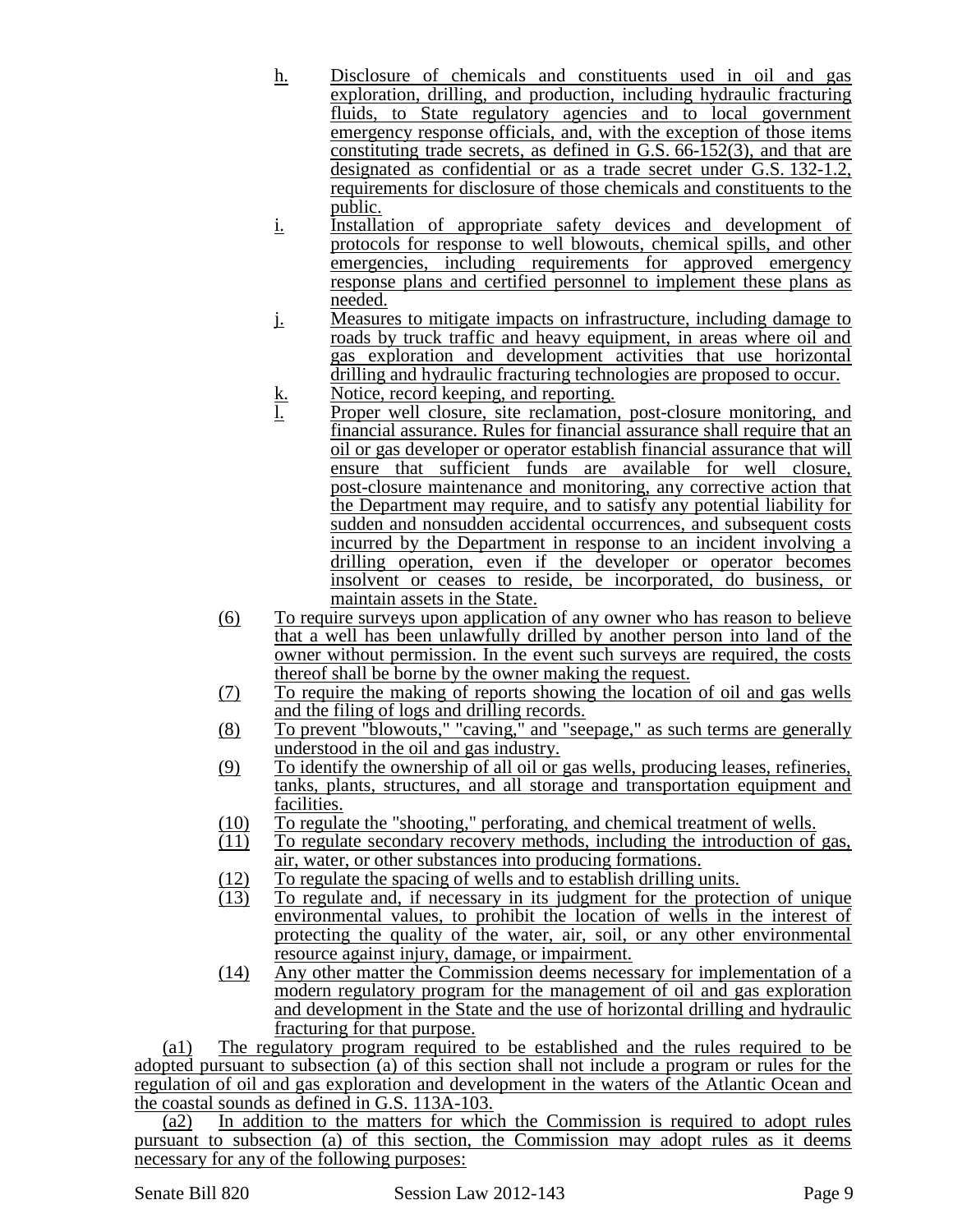- (1) To require the operation of wells with efficient gas-oil ratios and to fix such ratios.
- (2) To limit and prorate the production of oil or gas, or both, from any pool or field for the prevention of waste as defined in this Article and rules adopted thereunder.
- (3) To require, either generally or in or from particular areas, certificates of clearance or tenders in connection with the transportation of oil or gas.
- (4) To prevent, so far as is practicable, reasonably avoidable drainage from each developed unit which is not equalized by counter-drainage.

(a3) The Environmental Management Commission shall adopt rules, after consideration of recommendations from the Mining and Energy Commission, for all of the following purposes:

- (1) Stormwater control for sites on which oil and gas exploration and development activities are conducted.
- (2) Regulation of toxic air emissions from drilling operations. In formulating appropriate standards, the Department shall assess emissions from oil and gas exploration and development activities that use horizontal drilling and hydraulic fracturing technologies, including emissions from associated truck traffic, in order to (i) determine the adequacy of the State's current air toxics program to protect landowners who lease their property to drilling operations and (ii) determine the impact on ozone levels in the area in order to determine measures needed to maintain compliance with federal ozone standards.

(a4) The Department shall have jurisdiction and authority of and over all persons and property necessary to administer and enforce effectively the provisions of this law Article, and rules adopted thereunder, and all other laws relating to the conservation of oil and gas-gas, except for jurisdiction and authority reserved to the Department of Labor and the Mining and Energy Commission, as otherwise provided. The Commission and the Department may issue orders as may be necessary from time to time in the proper administration and enforcement of this Article and rules adopted thereunder.

(b) The Commission and the Department Department, as appropriate, shall have the authority and it shall be its their duty to make such inquiries as  $\ddot{\textbf{i}}$  may think be proper to determine whether or not waste over which it has jurisdiction exists or is imminent.implement the provisions of this Article. In the exercise of such power the Commission and the Department Department, as appropriate, shall have the authority to collect data; to make investigations and inspections; to examine properties, leases, papers, books and records; to examine, check, test and gauge oil and gas wells, tanks, refineries, and means of transportation; to hold hearings; and to provide for the keeping of records and the making of reports; and to take such action as may be reasonably necessary to enforce this law.

(b1) In the exercise of their respective authority over oil and gas exploration and development activities, the Commission and the Department, as applicable, shall have access to all data, records, and information related to such activities, including, but not limited to, seismic surveys, stratigraphic testing, geologic cores, proposed well bore trajectories, hydraulic fracturing fluid chemicals and constituents, drilling mud chemistry, and geophysical borehole logs. With the exception of information designated as a trade secret, as defined in G.S. 66-152(3), and that is designated as confidential or as a trade secret under G.S. 132-1.2, the Department shall make any information it receives available to the public. The State Geologist shall serve as the custodian of all data, information, and records received by the Department pursuant to this subsection and shall ensure that the information is maintained securely as provided in G.S. 132-7.

 $\left(\epsilon\right)$  The Department may make rules and orders as may be necessary from time to time in the proper administration and enforcement of this law, including rules or orders for the following purposes:

(1) To require the drilling, operation, casing and plugging of wells to be done in such manner as to prevent the escape of oil or gas out of one stratum to another; to prevent the intrusion of water into an oil or gas stratum from a separate stratum; to prevent the pollution of freshwater supplies by oil, gas or salt water, or to protect the quality of the water, air, soil or any other environmental resource against injury or damage or impairment; and to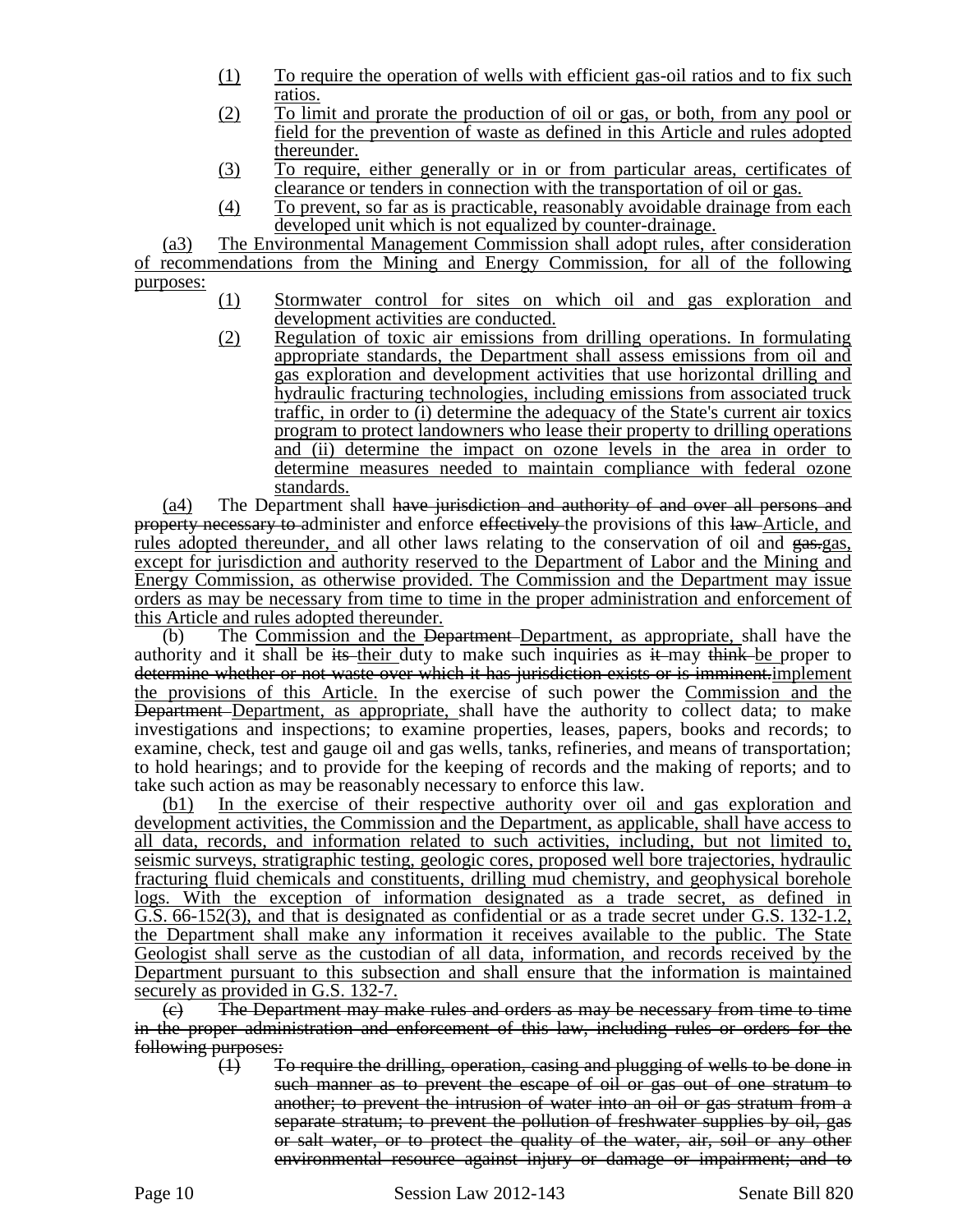require reasonable bond condition for the performance of the duty to plug each dry or abandoned well.

- (2) To require directional surveys upon application of any owner who has reason to believe that a well or wells of others has or have been drilled into the lands owned by him or held by him under lease. In the event such surveys are required, the costs thereof shall be borne by the owners making the request.
- $(3)$  To require the making of reports showing the location of oil and gas wells, and the filing of logs and drilling records.
- (4) To prevent the drowning by water of any stratum or part thereof capable of producing oil or gas in paying quantities, and to prevent the premature and irregular encroachment of water which reduces, or tends to reduce, the total ultimate recovery of oil or gas from any pool.
- (5) To require the operation of wells with efficient gas-oil ratios, and to fix such ratios.
- (6) To prevent "blow-outs," "caving" and "seepage" in the sense that conditions indicated by such terms are generally understood in the oil and gas business.
- 
- <del>(7)</del> To prevent fires<del>.</del><br>(8) To identify the o To identify the ownership of all oil or gas wells, producing leases, refineries, tanks, plants, structures and all storage and transportation equipment and facilities.
- 
- (9) To regulate the "shooting," perforating, and chemical treatment of wells.<br>(10) To regulate secondary recovery methods, including the introduction of To regulate secondary recovery methods, including the introduction of gas, air, water or other substances into producing formations.
- (11) To limit and prorate the production of oil or gas, or both, from any pool or field for the prevention of waste as herein defined.
- (12) To require, either generally or in or from particular areas, certificates of clearance or tenders in connection with the transportation of oil or gas.
- (13) To regulate the spacing of wells and to establish drilling units.<br>(14) To prevent, so far as is practicable, reasonably avoidable drair
- To prevent, so far as is practicable, reasonably avoidable drainage from each developed unit which is not equalized by counter-drainage.
- (15) To prevent where necessary the use of gas for the manufacture of carbon black.
- (16) To regulate and, if necessary in its judgment for the protection of unique environmental values, to prohibit the location of wells in the interest of protecting the quality of the water, air, soil or any other environmental resource against injury, or damage or impairment.

(d) The Department of Labor shall develop, adopt, and enforce rules establishing health and safety standards for workers engaged in oil and gas operations in the State, including operations in which hydraulic fracturing treatments are used for that purpose.

(e) The Department shall submit an annual report on its activities conducted pursuant to this Article and rules adopted thereunder to the Environmental Review Commission, the Joint Legislative Commission on Energy Policy, the Senate and House of Representatives Appropriations Subcommittees on Natural and Economic Resources, and the Fiscal Research Division of the General Assembly on or before October 1 of each year."

**SECTION 2.(d)** G.S. 113-392 reads as rewritten:

### "**§ 113-392. Protecting pool owners; drilling units in pools; location of wells; shares in pools.**

(a) Whether or not the total production from a pool be limited or prorated, no rule or order of the Department Commission shall be such in terms or effect.

- (1) That it shall be necessary at any time for the producer from, or the owner of, a tract of land in the pool, in order that he may obtain such tract's just and equitable share of the production of such pool, as such share is set forth in this section, to drill and operate any well or wells on such tract in addition to such well or wells as can produce without waste such share, or
- (2) As to occasion net drainage from a tract unless there be drilled and operated upon such tract a well or wells in addition to such well or wells thereon as can produce without waste such tract's just and equitable share, as set forth in this section, of the production of such pool.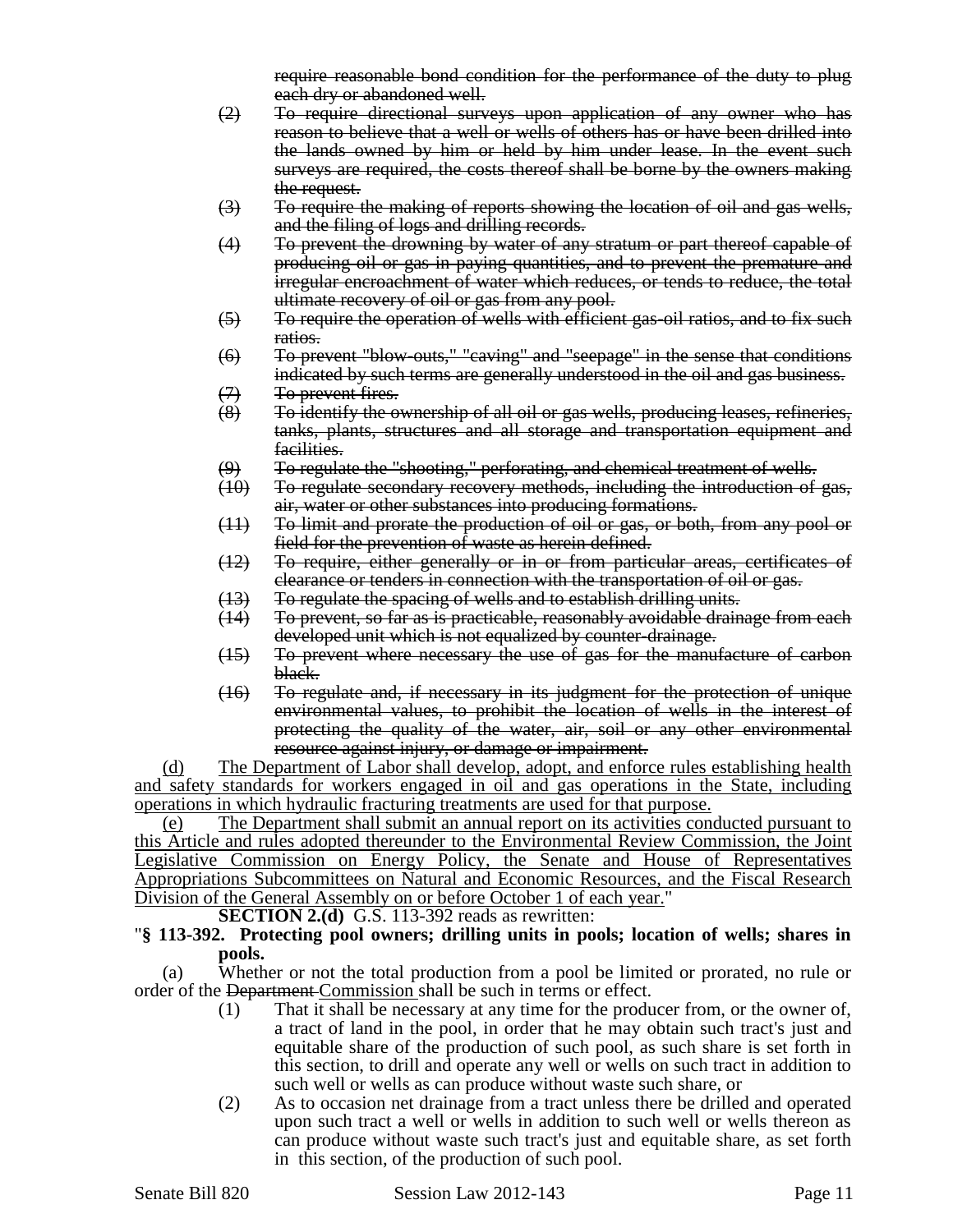(b) For the prevention of waste and to avoid the augmenting and accumulation of risks arising from the drilling of an excessive number of wells, the Commission Department shall, after a hearing, establish a drilling unit or units for each pool. The Commission Department may establish drainage units of uniform size for the entire pool or may, if the facts so justify, divide into zones any pool, establish a drainage unit for each zone, which unit may differ in size from that established in any other zone; and the Commission <del>Department</del>-may from time to time, if the facts so justify, change the size of the unit established for the entire pool or for any zone or zones, or part thereof, establishing new zones and units if the facts justify their establishment.

(c) Each well permitted to be drilled upon any drilling unit shall be drilled approximately in the center thereof, with such exception as may reasonably be necessary where it is shown, after notice and upon hearing, and the Commission Department finds that the unit is partly outside the pool or, for some other reason, a well approximately in the center of the unit would be nonproductive or where topographical conditions are such as to make the drilling approximately in the center of the unit unduly burdensome. Whenever an exception is granted, the Commission Department shall take such action as will offset any advantage which the person securing the exception may have over producers by reason of the drilling of the well as an exception, and so that drainage from developed units to the tract with respect to which the exception is granted will be prevented or minimized and the producer of the well drilled as an exception will be allowed to produce no more than his just and equitable share of the oil and gas in the pool, as such share is set forth in this section.

(d) Subject to the reasonable requirements for prevention of waste, a producer's just and equitable share of the oil and gas in the pool (also sometimes referred to as a tract's just and equitable share) is that part of the authorized production for the pool (whether it be the total which could be produced without any restriction on the amount of production, or whether it be an amount less than that which the pool could produce if no restriction on the amount were imposed) which is substantially in the proportion that the quantity of recoverable oil and gas in the developed area of his tract in the pool bears to the recoverable oil and gas in the total developed area of the pool, insofar as these amounts can be ascertained practically; and to that end, the rules, permits and orders of the Commission Department shall be such as will prevent or minimize reasonably avoidable net drainage from each developed unit (that is, drainage which is not equalized by counter-drainage), and will give to each producer the opportunity to use his just and equitable share of the reservoir energy."

**SECTION 2.(e)** G.S. 113-394 reads as rewritten:

### "**§ 113-394. Limitations on production; allocating and prorating** "**allowables.**"

(a) Whenever the total amount of oil, including condensate, which all the pools in the State can produce, exceeds the amount reasonably required to meet the reasonable market demand for oil, including condensate, produced in this State, then the Department Commission shall limit the total amount of oil, including condensate, which may be produced in the State by fixing an amount which shall be designated "allowable" for this State, which will not exceed the reasonable market demand for oil, including condensate, produced in this State. The Commission Department shall then allocate or distribute the "allowable" for the State among the pools on a reasonable basis and in such manner as to avoid undue discrimination, and so that waste will be prevented. In allocating the "allowable" for the State, and in fixing "allowables" for pools producing oil or hydrocarbons forming condensate, or both oil and such hydrocarbons, the <del>Department</del> Commission shall take into account the producing conditions and other relevant facts with respect to such pools, including the separate needs for oil, gas and condensate, and shall formulate rules setting forth standards or a program for the distribution of the "allowable" for the State, and shall distribute the "allowable" for the State in accordance with such standards or program, and where conditions in one pool or area are substantially similar to those in another pool or area, then the same standards or programs shall be applied to such pools and areas so that as far as practicable a uniform program will be followed; provided, however, the Department Commission shall permit allow the production of a sufficient amount of natural gas from any pool to supply adequately the reasonable market demand for such gas for light and fuel purposes if such production can be obtained without waste, and the condensate "allowable" for such pool shall not be less than the total amount of condensate produced or obtained in connection with the production of the gas "allowable" for light and fuel purposes, and provided further that, if the amount allocated to pool as its share of the "allowable" for the State is in excess of the amount which the pool should produce to prevent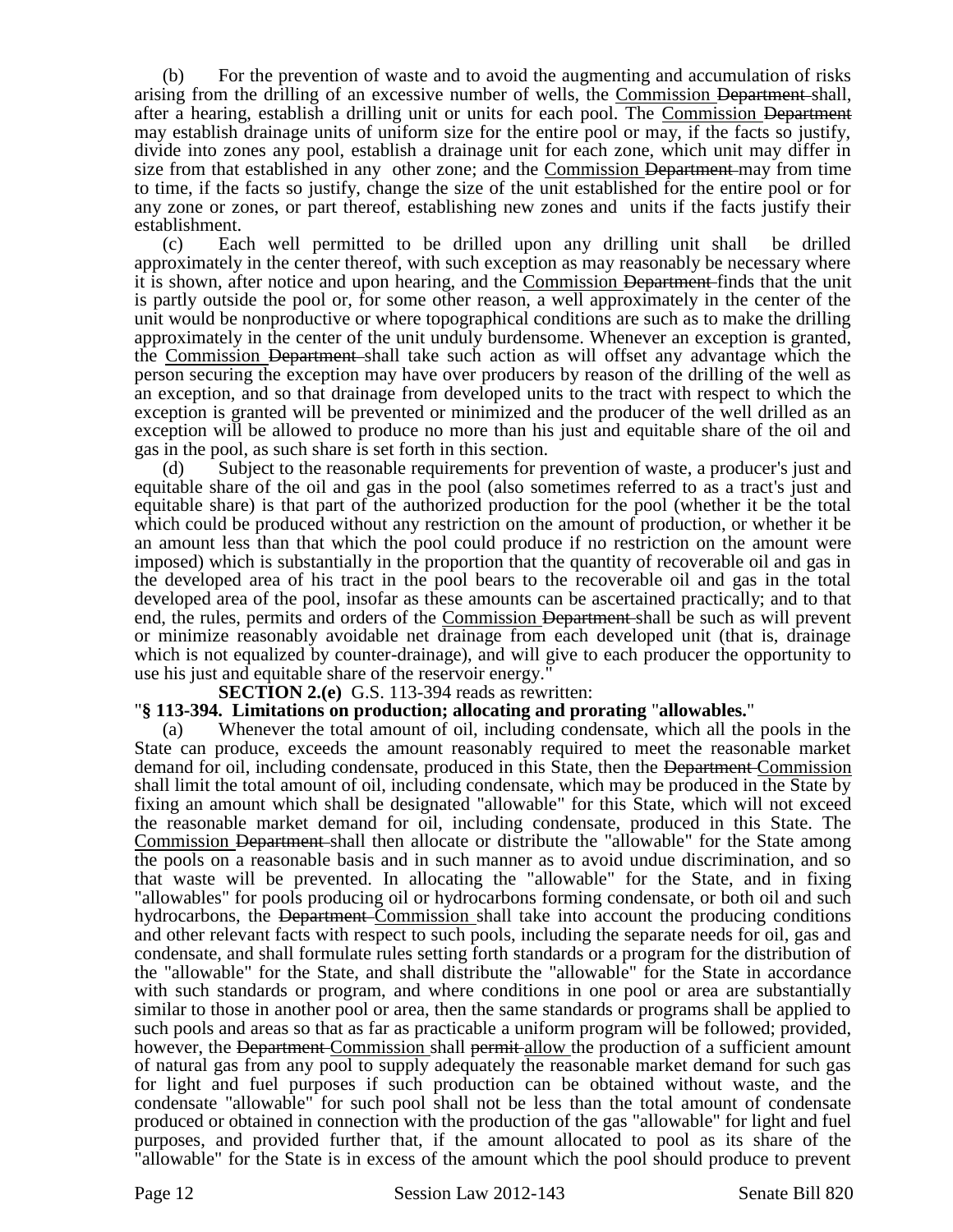waste, then the Department Commission shall fix the "allowable" for the pool so that waste will be prevented.

(b) The Commission Department shall not be required to determine the reasonable market demand applicable to any single pool except in relation to all pools producing oil of similar kind and quality and in relation to the demand applicable to the State, and in relation to the effect of limiting the production of pools in the State. In allocating "allowables" to pools, the Department Commission shall not be bound by nominations or desires of purchasers to purchase oil from particular fields or areas, and the Commission Department shall allocate the "allowable" for the State in such manner as will prevent undue discrimination against any pool or area in favor of another or others which would result from selective buying or nominating by purchasers of oil, as such term "selective buying or nominating" is understood in the oil business.

(c) Whenever the Department Commission limits the total amount of oil or gas which may be produced in any pool in this State to an amount less than that which the pool could produce if no restrictions were imposed (which limitation may be imposed either incidental to, or without, a limitation of the total amount of oil or gas which may be produced in the State), the Department Commission shall prorate or distribute the "allowable" production among the producers in the pool on a reasonable basis, and so that each producer will have the opportunity to produce or receive his just and equitable share, as such share is set forth in subsection G.S. 113-392(d), subject to the reasonable necessities for the prevention of waste.

(d) Whenever the total amount of gas which can be produced from any pool in this State exceeds the amount of gas reasonably required to meet the reasonable market demand therefrom, the Commission Department shall limit the total amount of gas which may be produced from such pool. The Commission Department shall then allocate or distribute the allowable production among the developed areas in the pool on a reasonable basis, so that each producer will have the opportunity to produce his just and equitable share, as such share is set forth in subsection G.S. 113-392(d), whether the restriction for the pool as a whole is accomplished by order or by the automatic operation of the prohibitory provisions of this law. As far as applicable, the provisions of subsection (a) of this section shall be followed in allocating any "allowable" of gas for the State.

(e) After the effective date of any rule or order of the Department Commission fixing the "allowable" production of oil or gas, or both, or condensate, no person shall produce from any well, lease, or property more than the "allowable" production which is fixed, nor shall such amount be produced in a different manner than that which may be authorized."

**SECTION 2.(f)** G.S. 113-410 reads as rewritten:

### "**§ 113-410. Penalties for other violations.**

(a) Any person who fails to secure a permit prior to drilling a well or using hydraulic fracturing treatments, or who knowingly and willfully violates any provision of this law,Article, or any rule or order of the Commission or the Department made hereunder, shall, in the event a penalty for such violation is not otherwise provided for herein, be subject to a penalty of not to exceed one twenty-five thousand dollars (\$1,000)(\$25,000) a day for each and every day of such violation, and for each and every act of violation, such penalty to be recovered in a suit in the superior court of the county where the defendant resides, or in the county of the residence of any defendant if there be more than one defendant, or in the superior court of the county where the violation took place. The place of suit shall be selected by the Department, and such suit, by direction of the Department, shall be instituted and conducted in the name of the Department by the Attorney General. The payment of any penalty as provided for herein shall not have the effect of changing illegal oil into legal oil, illegal gas into legal gas, or illegal product into legal product, nor shall such payment have the effect of authorizing the sale or purchase or acquisition, or the transportation, refining, processing, or handling in any other way, of such illegal oil, illegal gas or illegal product, but, to the contrary, penalty shall be imposed for each prohibited transaction relating to such illegal oil, illegal gas or illegal product.

(b) Any person knowingly and willfully aiding or abetting any other person in the violation of any statute of this State relating to the conservation of oil or gas, or the violation of any provisions of this law, or any rule or order made thereunder, shall be subject to the same penalties as prescribed herein in subsection (a) of this section for the violation by such other person.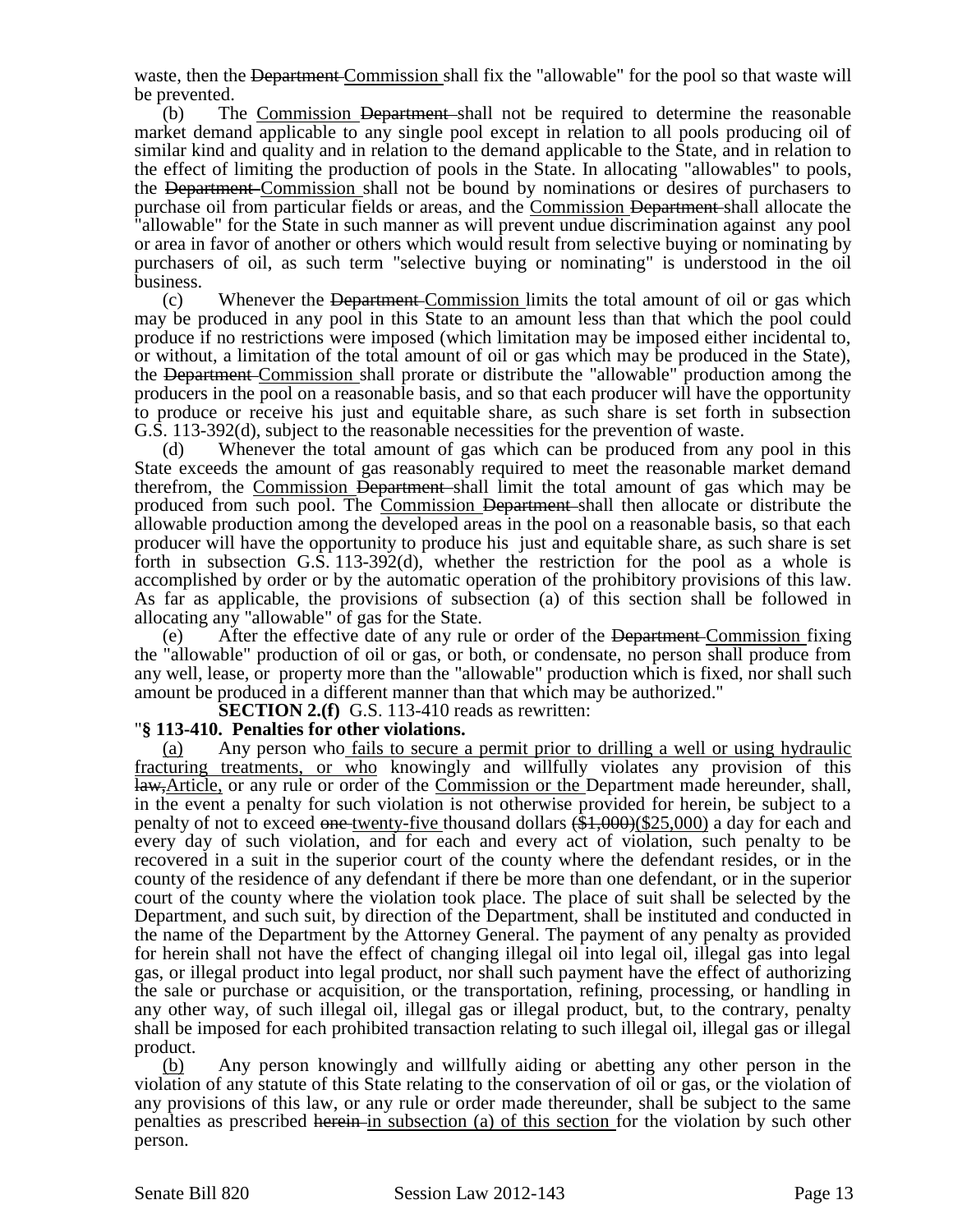(c) In determining the amount of a penalty under this section, the Department shall consider all of the following factors:

- (1) The degree and extent of harm to the natural resources of the State, to the public health, or to private property resulting from the violation.
- 
- (2) The duration and gravity of the violation.<br>
(3) The effect on ground or surface water qua (3) The effect on ground or surface water quantity or quality or on air quality.<br>
The cost of rectifying the damage.<br>
(5) The amount of money the violator saved by noncompliance.
- The cost of rectifying the damage.
- 
- Whether the violation was committed willfully or intentionally.
- (5) The amount of money the violator saved by noncompliance.<br>
(6) Whether the violation was committed willfully or intentional<br>
(7) The prior record of the violator in complying or failing to The prior record of the violator in complying or failing to comply with this Article or a rule adopted pursuant to this Article.
- (8) The cost to the State of the enforcement procedures.

(d) If any civil penalty has not been paid within  $60$  days after notice of assessment has been served on the violator or within 30 days after service of the final decision by the administrative law judge in accordance with G.S. 150B-34, a final decision by the Committee on Civil Penalty Remissions established under G.S. 143B-293.6, or a court order, whichever is later, the Secretary or the Secretary's designee shall request the Attorney General to institute a civil action in the superior court of any county in which the violator resides or has his or its principal place of business to recover the amount of the civil penalty.

(e) The clear proceeds of penalties provided for in this section shall be remitted to the Civil Penalty and Forfeiture Fund in accordance with G.S. 115C-457.2."

**SECTION 2.(g)** G.S. 113-415 reads as rewritten:

### "**§ 113-415. Conflicting laws.**

 $^{\prime}$ 

No provision of this Article shall be construed to repeal, amend, abridge or otherwise affectaffect: (i) the authority and responsibility vested in the Environmental Management Commission by Article 7 of Chapter  $\frac{87,87}{2}$  of the General Statutes, pertaining to the location, construction, repair, operation and abandonment of wells, or the authority and responsibility vested in the Environmental Management Commission related to the control of water and air pollution as provided in Articles 21 and 21A of Chapter 143 of the General Statutes;  $\Theta$  or (ii) the authority or responsibility vested in the Department and the Commission for Public Health by Article 10 of Chapter 130A of the General Statutes pertaining to public water-supply requirements.requirements, or the authority and responsibility vested in the Commission for Public Health related to the management of solid and hazardous waste as provided in Article 9 of Chapter 130A of the General Statutes."

**SECTION 2.(h)** G.S. 143B-282 reads as rewritten:

### "**§ 143B-282. Environmental Management Commission – creation; powers and duties.**

- … (2) The Environmental Management Commission shall adopt rules:
	- … l. For matters within its jurisdiction that allow for and regulate horizontal drilling and hydraulic fracturing for the purpose of oil and gas exploration and development.

**SECTION 2.(i)** G.S. 130A-29 reads as rewritten:

### "**§ 130A-29. Commission for Public Health – Creation, powers and duties.**

- … (c) The Commission shall adopt rules:
	- … (11) For matters within its jurisdiction that allow for and regulate horizontal drilling and hydraulic fracturing for the purpose of oil and gas exploration and development.

…." **SECTION 2.(j)** The Mining and Energy Commission, in conjunction with the Department of Environment and Natural Resources, the Department of Transportation, the North Carolina League of Municipalities, and the North Carolina Association of County Commissioners, shall identify appropriate levels of funding and potential sources for that funding, including permit fees, bonds, taxes, and impact fees, necessary to (i) support local governments impacted by the industry and associated activities; (ii) address expected infrastructure impacts, including, but not limited to, repair of roads damaged by truck traffic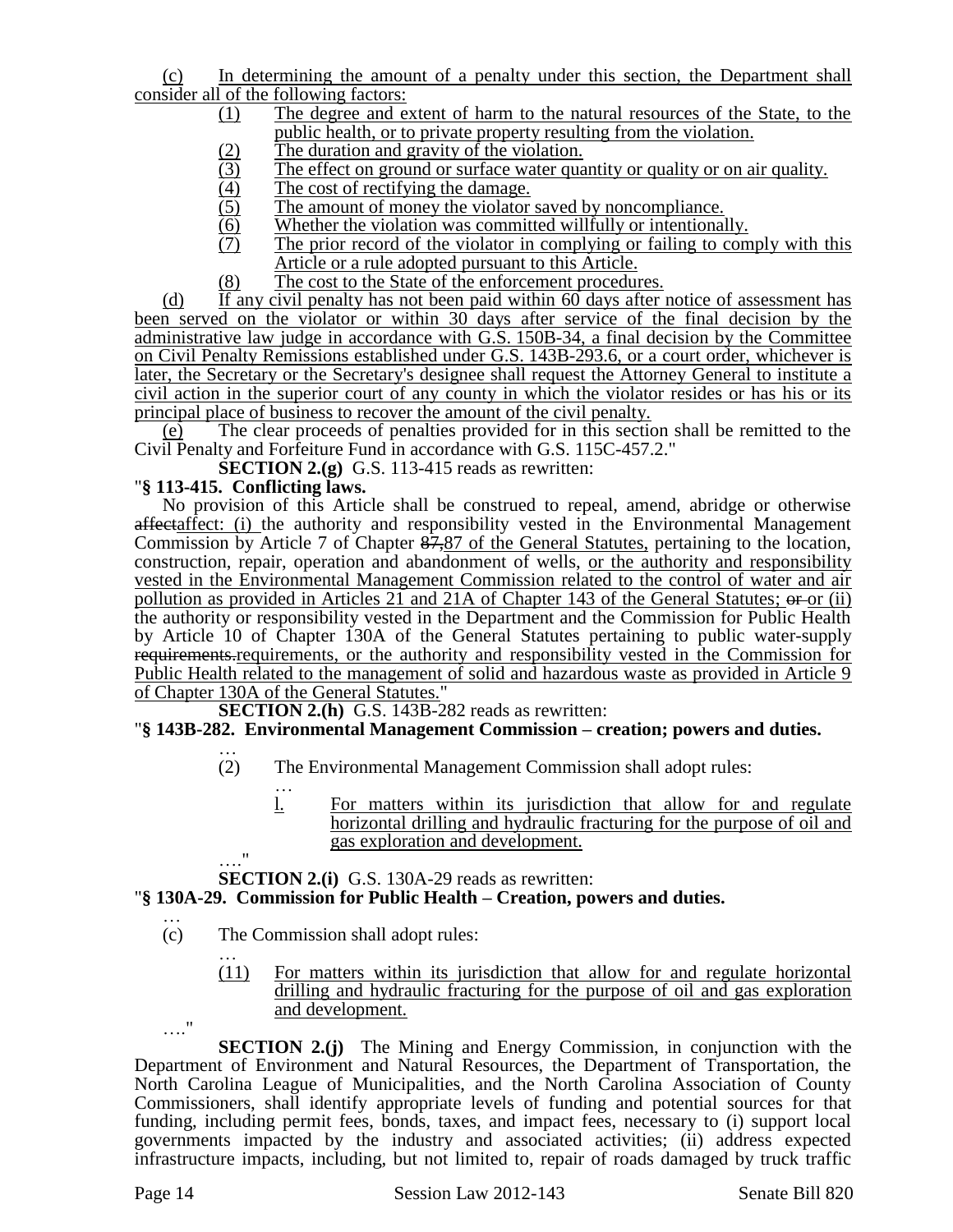and heavy equipment; (iii) cover any costs to the State for administering an oil and gas regulatory program, including remediation and reclamation of drilling sites when necessary due to abandonment or insolvency of an oil or gas operator or other responsible party; and (iv) any other issues that may need to be addressed in the Commission's determination. Any recommendation concerning local impact fees shall be formulated to require that all such fees be used exclusively to address infrastructure impacts from the drilling operation for which a fee is imposed. The Commission shall report its findings and recommendations, including legislative proposals, to the Joint Legislative Commission on Energy Policy, created under Section 6(a) of this act, and the Environmental Review Commission on or before January 1, 2013.

**SECTION 2.(k)** The Mining and Energy Commission, in conjunction with the Department of Environment and Natural Resources, the North Carolina League of Municipalities, and the North Carolina Association of County Commissioners, shall examine the issue of local government regulation of oil and gas exploration and development activities, and the use of horizontal drilling and hydraulic fracturing for that purpose. The Commission shall formulate recommendations that maintain a uniform system for the management of such activities, which allow for reasonable local regulations, including required setbacks, infrastructure placement, and light and noise restrictions, that do not prohibit or have the effect of prohibiting oil and gas exploration and development activities, and the use of horizontal drilling and hydraulic fracturing for that purpose, or otherwise conflict with State law. The Commission shall report its findings and recommendations, including legislative proposals, to the Joint Legislative Commission on Energy Policy, created under Section 6(a) of this act, and the Environmental Review Commission on or before January 1, 2013.

**SECTION 2.(1)** The Mining and Energy Commission, in conjunction with the Department of Environment and Natural Resources and the Consumer Protection Division of the North Carolina Department of Justice, shall study the State's current law on the issue of integration or compulsory pooling and other states' laws on the matter. The Department shall report its findings and recommendations, including legislative proposals, to the Joint Legislative Commission on Energy Policy, created under Section  $\vec{6}$ (a) of this act, and the Environmental Review Commission on or before January 1, 2013.

**SECTION 2.(m)** All rules required to be adopted by the Mining and Energy Commission, the Environmental Management Commission, and the Commission for Public Health pursuant to this act shall be adopted no later than October 1, 2014. In order to provide for the orderly, efficient, and effective development and adoption of rules and to prevent the adoption of duplicative, inconsistent, or inadequate rules by these Commissions, the Department of Environment and Natural Resources shall coordinate the adoption of the rules. The Commissions and the Department shall develop the rules in an open and collaborative process that includes (i) input from scientific and technical advisory groups; (ii) consultation with the North Carolina League of Municipalities, the North Carolina Association of County Commissioners, the Division of Energy of the Department of Commerce, the Department of Transportation, the Division of Emergency Management of the Department of Public Safety, the Consumer Protection Division of the Department of Justice, the Department of Labor, the Department of Health and Human Services, the State Review of Oil and Natural Gas Environmental Regulations (STRONGER), the American Petroleum Institute (API), and the Rural Advancement Foundation (RAFI-USA); and (iii) broad public participation. During the development of the rules, the Commissions and the Department shall identify changes required to all existing rules and statutes necessary for the implementation of this act, including repeal or modification of rules and statutes. Until such time as all of the rules are adopted pursuant to this act, the Department shall submit quarterly reports to the Joint Legislative Commission on Energy Policy, created under Section 6(a) of this act, and the Environmental Review Commission on its progress in developing and adopting the rules. The quarterly reports shall include recommendations on changes required to existing rules and statutes and any other findings or recommendations necessary for the implementation of this act. The first report required by this subsection is due January 1, 2013.

**SECTION 2.(n)** Notwithstanding G.S. 143B-293.5, as enacted by Section 1(b) of this act, the North Carolina Mining and Energy Commission shall meet at least twice quarterly until December 31, 2015, in order to develop a modern regulatory program for the management of oil and gas exploration and development activities in the State, including the use of horizontal drilling and hydraulic fracturing for that purpose.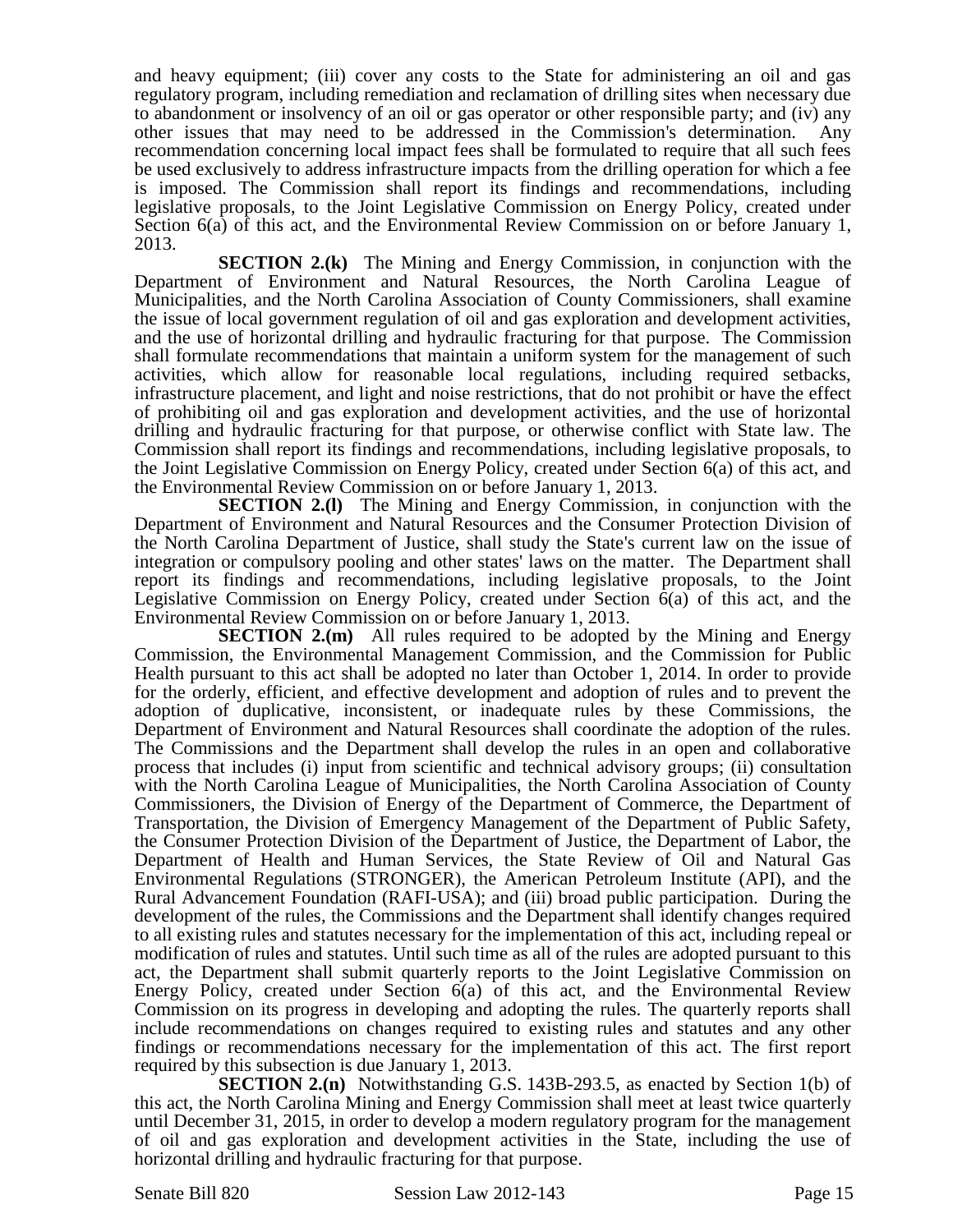### **PART IV. AUTHORIZE HORIZONTAL DRILLING AND HYDRAULIC FRACTURING; PROHIBIT ISSUANCE OF PERMITS PENDING SUBSEQUENT LEGISLATIVE ACTION**

**SECTION 3.(a)** G.S. 113-393 reads as rewritten:

#### "**§ 113-393. Development of lands as drilling unit by agreement or order of Department.Commission.**

(a) Integration of Interests and Shares in Drilling Unit. – When two or more separately owned tracts of land are embraced within an established drilling unit, the owners thereof may agree validly to integrate their interests and to develop their lands as a drilling unit. Where, however, such owners have not agreed to integrate their interests, the <del>Department</del> Commission shall, for the prevention of waste or to avoid drilling of unnecessary wells, require such owners to do so and to develop their lands as a drilling unit. All orders requiring such integration shall be made after notice and hearing, and shall be upon terms and conditions that are just and reasonable, and will afford to the owner of each tract the opportunity to recover or receive his just and equitable share of the oil and gas in the pool without unnecessary expense, and will prevent or minimize reasonably avoidable drainage from each developed unit which is not equalized by counter-drainage. The portion of the production allocated to the owner of each tract included in a drilling unit formed by an integration order shall, when produced, be considered as if it had been produced from such tract by a well drilled thereon.

In the event such integration is required, and provided also that after due notice to all the owners of tracts within such drilling unit of the creation of such drilling unit, and provided further that the Department Commission has received no protest thereto, or request for hearing thereon, whether or not 10 days have elapsed after notice has been given of the creation of the drilling unit, the operator designated by the Department Commission to develop and operate the integrated unit shall have the right to charge to each other interested owner the actual expenditures required for such purpose not in excess of what are reasonable, including a reasonable charge for supervision, and the operator shall have the right to receive the first production from the well drilled by him thereon, which otherwise would be delivered or paid to the other parties jointly interested in the drilling of the well, so that the amount due by each of them for his shares of the expense of drilling, equipping, and operating the well may be paid to the operator of the well out of production; with the value of the production calculated at the market price in the field at the time such production is received by the operator or placed to his credit. After being reimbursed for the actual expenditures for drilling and equipping and operating expenses incurred during the drilling operations and until the operator is reimbursed, the operator shall thereafter pay to the owner of each tract within the pool his ratable share of the production calculated at the market price in the field at the time of such production less the reasonable expense of operating the well. In the event of any dispute relative to such costs, the Department Commission shall determine the proper costs.

(b) When Each Owner May Drill. – Should the owners of separate tracts embraced within a drilling unit fail to agree upon the integration of the tracts and the drilling of a well on the unit, and should it be established that the Department Commission is without authority to require integration as provided for in subsection (a) of this section, then, subject to all other applicable provisions of this law, the owner of each tract embraced within the drilling unit may drill on his tract, but the allowable production from each tract shall be such proportion of the allowable for the full drilling unit as the area of such separately owned tract bears to the full drilling unit.

(c) Cooperative Development Not in Restraint of Trade. – Agreements made in the interests of conservation of oil or gas, or both, or for the prevention of waste, between and among owners or operators, or both, owning separate holdings in the same oil or gas pool, or in any area that appears from geological or other data to be underlaid by a common accumulation of oil or gas, or both, or between and among such owners or operators, or both, and royalty owners therein, of a pool or area, or any part thereof, as a unit for establishing and carrying out a plan for the cooperative development and operation thereof, when such agreements are approved by the Department, Commission, are hereby authorized and shall not be held or construed to violate any of the statutes of this State relating to trusts, monopolies, or contracts and combinations in restraining of trade.

Variation from Vertical. – Whenever the Department fixes the location of any well or wells on the surface, the point at which the maximum penetration of such wells into the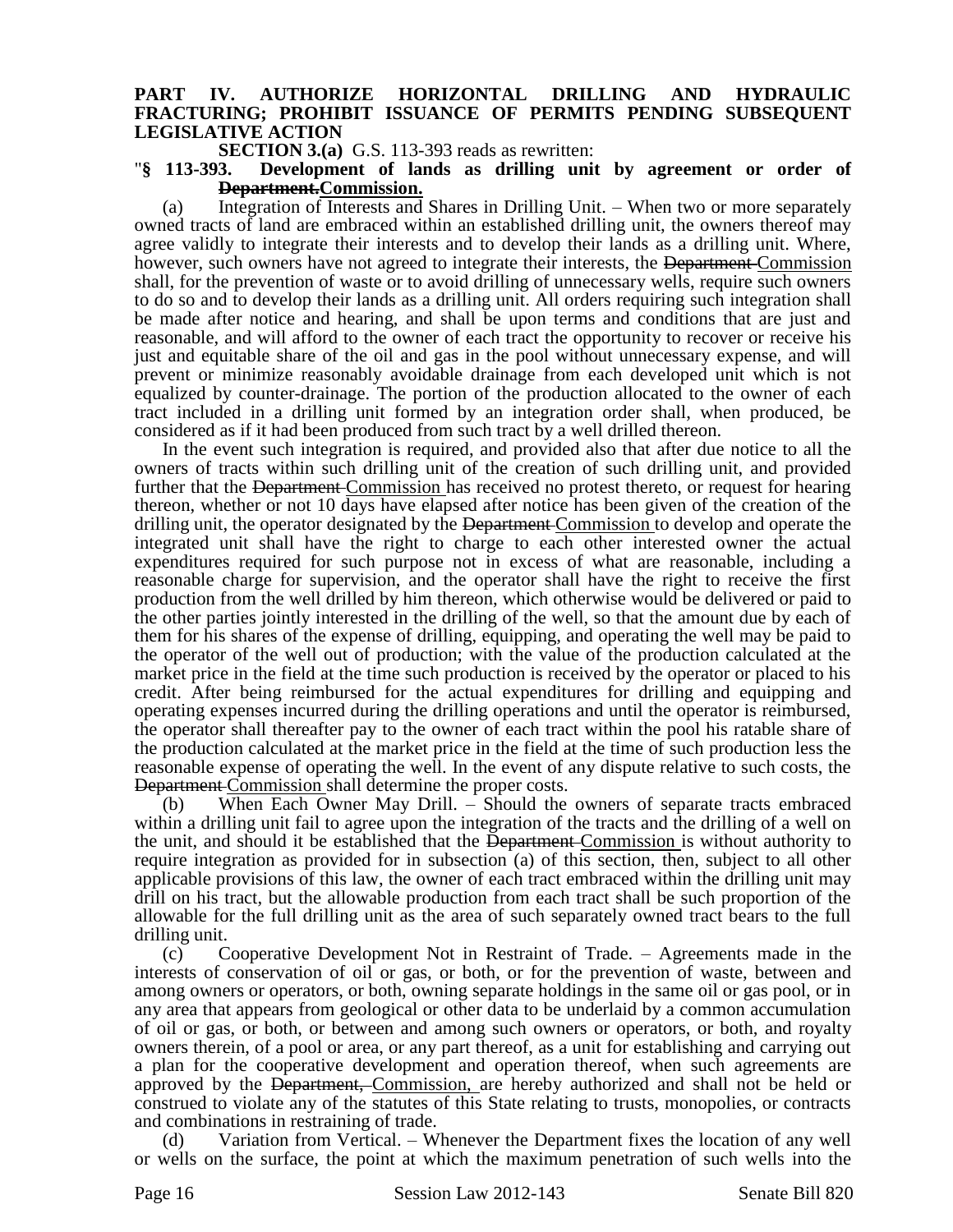producing formation is reached shall not unreasonably vary from the vertical drawn from the center of the hole at the surface, provided, that the Department Commission shall prescribe rules and the Department shall prescribe orders governing the reasonableness of such variation. This subsection shall not apply to wells drilled for the purpose of exploration or development of natural gas through use of horizontal drilling in conjunction with hydraulic fracturing treatments.

**SECTION 3.(b)** G.S. 143-214.2 reads as rewritten:

### "**§ 143-214.2. Prohibited discharges.**

(a) The discharge of any radiological, chemical or biological warfare agent or high-level radioactive waste to the waters of the State is prohibited.

(b) The discharge of any wastes to the subsurface or groundwaters of the State by means of wells is prohibited. This section shall not be construed to prohibit-prohibit (i) the operation of closed-loop groundwater remediation systems in accordance with G.S. 143-215.1A.G.S. 143-215.1A or (ii) injection of hydraulic fracturing fluid for the exploration or development of natural gas resources.

(c) Unless permitted by a rule of the Commission, the discharge of wastes, including thermal discharges, to the open waters of the Atlantic Ocean over which the State has jurisdiction are prohibited."

**SECTION 3.(c)** G.S. 113-395 reads as rewritten:

#### "**§ 113-395. Permits, fees, and notice required for oil and gas activities.Notice and payment of fee to Department before drilling or abandoning well; plugging abandoned well.**

(a) Before any well, in search of oil or gas, shall be drilled, the person desiring to drill the same shall notify submit an application for a permit to the Department upon such form as  $\pm$ the Department may prescribe and shall pay a fee of three thousand dollars (\$3,000) for each well. The drilling of any well is hereby-prohibited until such notice is given and such fee has been paid and permit granted-unless the Department has issued a permit for the activity.

(b) Any person desiring to use hydraulic fracturing treatments in conjunction with oil and gas operations or activities shall submit an application for a permit to the Department upon such form as the Department may prescribe. The use of hydraulic fracturing treatments is prohibited unless the Department has issued a permit for the activity.

(c) Each abandoned well and each dry hole shall be plugged promptly in the manner and within the time required by rules prescribed by the Department, and the owner of such well shall give notice, upon such form as the Department may prescribe, of the abandonment of each dry hole and of the owner's intention to abandon, and shall pay a fee of four hundred fifty dollars (\$450.00). No well shall be abandoned until such notice has been given and such fee has been paid."

**SECTION 3.(d)** The issuance of permits for oil and gas exploration and development activities using horizontal drilling and hydraulic fracturing treatments in the State pursuant to G.S. 113-395, as amended by subsection (c) of this section, or any other provision of law shall be prohibited in order to allow the Mining and Energy Commission sufficient time for development of a modern regulatory program for the management of oil and gas exploration and development in the State and the use of horizontal drilling and hydraulic fracturing treatments for that purpose, and for adoption of appropriate environmental standards applicable to these activities. No agency of the State, including the Department of Environment and Natural Resources, the Environmental Management Commission, the Commission on Public Health, or the Mining and Energy Commission, shall issue a permit for oil or gas exploration or development activities using horizontal drilling and hydraulic fracturing treatments until the General Assembly takes legislative action to allow the issuance of such permits.

### **PART V. LANDOWNER AND PUBLIC PROTECTIONS**

**SECTION 4.(a)** G.S. 113-420 reads as rewritten:

### "**§ 113-420. Notice and entry to property.**

(a) Notice Required for Activities That Do Not Disturb Surface of Property. – If an oil and or gas developer or operator is not the surface owner of the property on which oil and gas operations are to occur, before entering the property for oil and or gas operations that do not disturb the surface, including inspections, staking, surveys, measurements, and general evaluation of proposed routes and sites for oil and or gas drilling operations, the developer or operator shall give written notice to the surface owner at least seven 14 days before the desired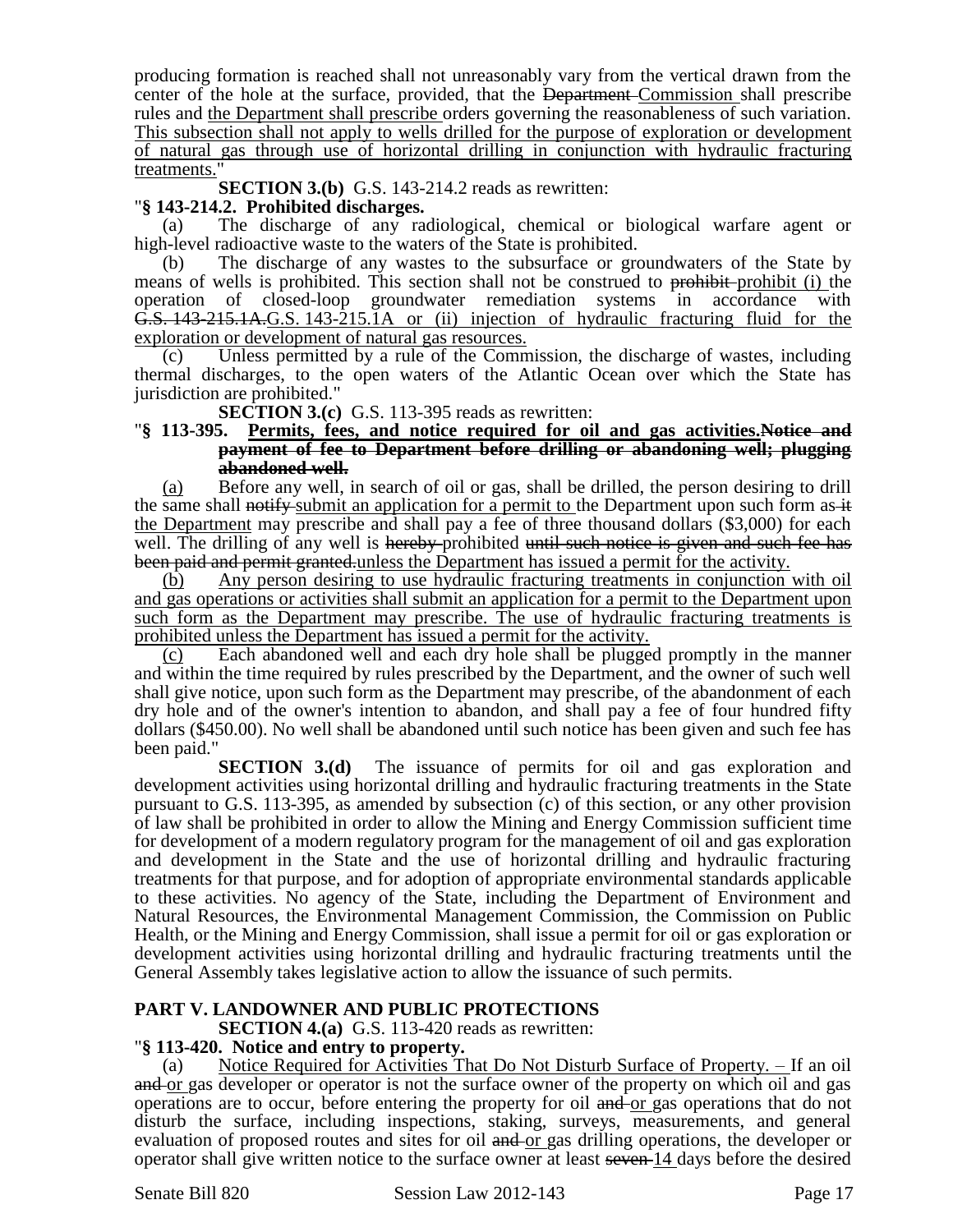date of entry to the property. Notice shall be given by certified mail, return receipt requested. The requirements of this subsection may not be waived by agreement of the parties. The notice, at a minimum, shall include all of the following:

- (1) The identity of person(s) requesting entry upon the property.
- (2) The purpose for entry on the property.
- (3) The dates, times, and location on which entry to the property will occur, including the estimated number of entries.

(b) Notice Required for Land-Disturbing Activities.  $-$  If an oil and or gas developer or operator is not the surface owner of the property on which oil and or gas operations are to occur, before entering the property for oil and or gas operations that disturb the surface, the developer or operator shall give written notice to the surface owner at least  $14-30$  days before the desired date of entry to the property. Notice shall be given by certified mail, return receipt requested. The notice, at a minimum, shall include all of the following:

- (1) A description of the exploration or development plan, including, but not limited to (i) the proposed locations of any roads, drill pads, pipeline routes, and other alterations to the surface estate and (ii) the proposed date on or after which the proposed alterations will begin.
- (2) An offer of the oil and gas developer or operator to consult with the surface owner to review and discuss the location of the proposed alterations.
- (3) The name, address, telephone number, and title of a contact person employed by or representing the oil or gas developer or operator who the surface owner may contact following the receipt of notice concerning the location of the proposed alterations.

(b1) Persons Entering Land; Identification Required; Presumption of Proper Protection While on Surface Owners' Property. – Persons who enter land on behalf of an oil or gas developer or operator for oil and gas operations shall carry on their person identification sufficient to identify themselves and their employer or principal and shall present the identification to the surface owner upon request. Entry upon land by such a person creates a rebuttable presumption that the surface owner properly protected the person against personal injury or property damage while the person was on the land.

 $(c)$  Venue. – If the oil and or gas developer or operator fails to give notice or otherwise comply with the provisions of as provided in this section, the surface owner may seek appropriate relief in the superior court for the county in which the oil or gas well is located and may receive actual damages."

**SECTION 4.(b)** G.S. 113-421 reads as rewritten:

### "**§ 113-421. Compensation for damages.Presumptive liability for water contamination; compensation for other damages; responsibility for reclamation.**

(a) Presumptive Liability for Water Contamination. – It shall be presumed that an oil or gas developer or operator is responsible for contamination of all water supplies that are within 5,000 feet of a wellhead that is part of the oil or gas developer's or operator's activities unless the presumption is rebutted by a defense established as set forth in subdivision (1) of this subsection. If a contaminated water supply is located within 5,000 feet of a wellhead, in addition to any other remedy available at law or in equity, including payment of compensation for damage to a water supply, the developer or operator shall provide a replacement water supply to the surface owner and other persons using the water supply at the time the oil or gas developer's activities were commenced on the property, which water supply shall be adequate in quality and quantity for those persons' use.

- (1) In order to rebut a presumption arising pursuant to subsection (a) of this section, an oil or gas developer or operator shall have the burden of proving by a preponderance of the evidence any of the following:
	- a. The contamination existed prior to the commencement of the drilling activities of the oil or gas developer or operator, as evidenced by a pre-drilling test of the water supply in question conducted in conformance with G.S. 113-423(f).
	- b. The surface owner or owner of the water supply in question refused the oil or gas developer or operator access to conduct a pre-drilling test of the water supply conducted in conformance with G.S. 113-423(f).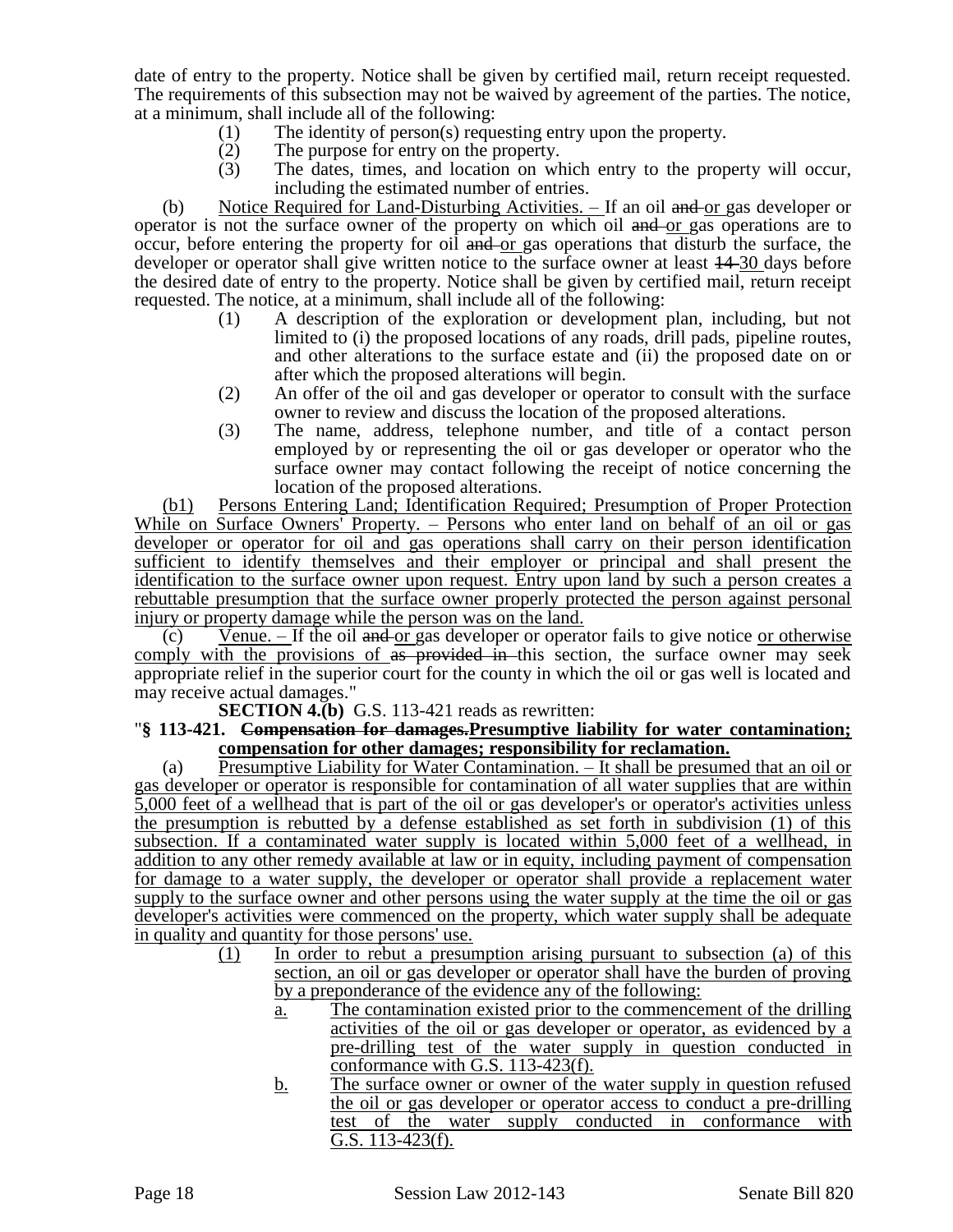- c. The water supply in question is not within 5,000 feet of a wellhead that is part of the oil or gas developer's or operator's activities.
- d. The contamination occurred as the result of a cause other than activities of the developer or operator.

(a1) Compensation for Other Damages Required. – The oil and or gas developer or operator shall be obligated to pay the surface owner compensation for all of the following:

- (1) Any damage to a water supply in use prior to the commencement of the activities of the developer or operator which is due to those activities.
- (2) The cost of repair of personal property of the surface owner, which personal property is damaged due to activities of the developer or operator, up to the value of replacement by personal property of like age, wear, and quality.
- (3) Damage to any livestock, crops, or timber determined according to the market value of the resources destroyed, damaged, or prevented from reaching market due to the oil or gas developer's or operator's activities.

(a2) Reclamation of Surface Property Required. – An oil or gas developer or operator shall reclaim all surface areas affected by its operations no later than two years following completion of the operations. If the developer or operator is not the surface owner of the property, prior to commencement of activities on the property, the oil or gas developer or operator shall provide a bond running to the surface owner sufficient to cover reclamation of the surface owner's property.

(a3) Remediation Required. – Nothing in this Article shall be construed to obviate or affect the obligation of a developer or operator to comply with any other requirement under law to remediate contamination caused by its activities.

(a4) Replacement Water Supply Required. – If a water supply belonging to the surface owner or third parties is contaminated due to the activities of the developer or operator, in addition to any other remedy available at law or in equity, the developer or operator shall provide a replacement water supply to persons using the water supply at the time the oil or gas developer's activities were commenced on the property, which water supply shall be adequate in quality and quantity for those persons' use.

(b) Time Frame for Compensation. – When compensation is required, the surface owner shall have the option of accepting a one-time payment or annual payments for a period of time not less than 10 years.

(c) Venue. – The surface owner has the right to seek damages pursuant to this section in the superior court for the county in which the oil or gas well is located. The superior court for the county in which the oil or gas well is located has jurisdiction over all proceedings brought pursuant to this section. If the surface owner or the surface owner's assignee is the prevailing party in an action to recover unpaid royalties, royalties or other damages owed due to activities of the developer or operator, the court shall award any court costs and reasonable attorneys' fees to the surface owner or the surface owner's assignee.

(d) Conditions precedent, notice provisions, or arbitration clauses included in lease documents that have the effect of limiting access to the superior court in the county in which the oil or gas well is located are void and unenforceable."

**SECTION 4.(c)** G.S. 113-422 reads as rewritten:

# "**§ 113-422. Indemnification.**

An oil or gas developer or operator shall indemnify and hold harmless a surface owner against any claims related to the developer's or operator's activities on the surface owner's property, including, but not limited to,  $\ddot{a}$ ) claims of injury or death to any person; (ii) for damage to <u>impacted infrastructure or water supplies;</u> (iii) damage to a third party's property that is adjacent to property on which drilling occurs, as well asreal or personal property; -adjacent infrastructure, and wells-and (iv) violations of any federal, State, or local law, rule, regulation, or ordinance, including those for protection of the environment."

**SECTION 4.(d)** G.S. 113-423 reads as rewritten:

### "**§ 113-423. Maximum Required lease terms.**

(a) Required Information to be Provided to Potential Lessors and Surface Owners. – Prior to executing a lease for oil and gas rights or any other conveyance of any kind separating rights to oil or gas from the freehold estate of surface property, an oil or gas developer or operator, or any agent thereof, shall provide the lessor with a copy of this Part and a publication produced by the Consumer Protection Division of the North Carolina Department of Justice entitled "Oil & Gas Leases: Landowners' Rights." If the lessor is not the surface owner of the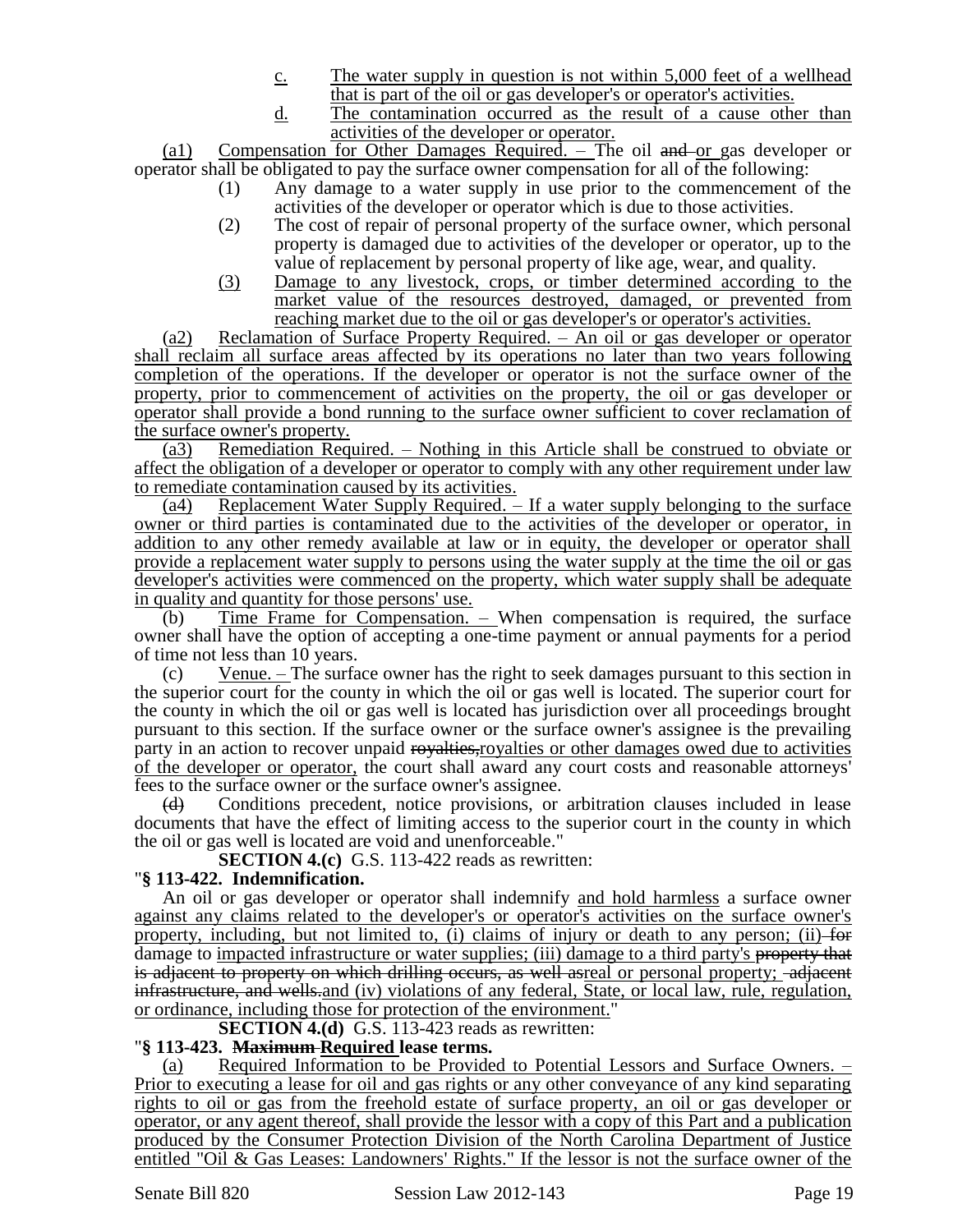property, the oil or gas developer or operator shall also provide the surface owner with a copy of this Part and the publication prior to execution of a lease for oil and gas rights.

(b) Maximum Duration. – Any lease of oil or gas rights or any other conveyance of any kind separating rights to oil or gas from the freehold estate of surface property shall expire at the end of 10 years from the date the lease is executed, unless, at the end of the 10-year period, oil or gas is being produced for commercial purposes from the land to which the lease applies. If, at any time after the 10-year period, commercial production of oil or gas is terminated for a period of six months or more, all rights to the oil or gas shall revert to the surface owner of the property to which the lease pertains. No assignment or agreement to waive the provisions of this subsection shall be valid or enforceable. As used in this subsection, the term "production" includes the actual production of oil or gas by a lessee, or when activities are being conducted by the lessee for injection, withdrawal, storage, or disposal of water, gas, or other fluids, or when rentals or royalties are being paid by the lessee. No force majeure clause shall operate to extend a lease beyond the time frames set forth in this subsection.

(c) Minimum Royalty Payments.  $-$  Any lease of  $\overline{oil}$  or gas rights or any other conveyance of any kind separating rights to oil or gas from the freehold estate of surface property shall provide that the lessor shall receive a royalty payment of not less than twelve and one-half percent (12.5%) of the proceeds of sale of all oil or gas produced from the lessor's just and equitable share of the oil and gas in the pool, which sum shall not be diminished by pre-production or post-production costs, fees, or other charges assessed by the oil or gas developer or operator against the property owner. Royalty payments shall commence no later than six months after the date of first sale of product from the drilling operations subject to the lease and thereafter no later than 60 days after the end of the calendar quarter within which subsequent production is sold. At the time each royalty payment is made, the oil or gas developer or operator shall provide documentation to the lessor on the time period for which the royalty payment is made, the quantity of product sold within that period, and the price received, at a minimum. If royalty payments have not been made within the required time frames, the lessor shall be entitled to interest on the unpaid royalties commencing on the payment due date at the rate of twelve and one-half percent (12.5%) per annum on the unpaid amounts. Upon written request, the lessor shall be entitled to inspect and copy records of the oil or gas developer or operator related to production and royalty payments associated with the lease.

(d) Bonus Payments. – Any bonus payments, or other initial payments, due under a lease of oil or gas rights or any other conveyance of any kind separating rights to oil or gas from the freehold estate of surface property shall be paid by the lessee to the lessor within 60 days of execution of a lease. If a bonus payment or other initial payment has not been made within the required time frame, the lessor shall be entitled to interest on the unpaid amount commencing on the payment due date at the rate of ten percent (10%) per annum on the unpaid amount.

(e) Agreements for Use of Other Resources; Associated Payments. – Any lease of oil or gas rights or any other conveyance of any kind separating rights to oil or gas from the freehold estate of surface property shall clearly state whether the oil or gas developer or operator shall use groundwater or surface water supplies located on the property and, if so, shall clearly state the estimated amount of water to be withdrawn from the supplies on the property, and shall require permission of the surface owner therefore. At a minimum, water used by the developer or operator shall not restrict the supply of water for domestic uses by the surface owner. The lease shall provide for full compensation to the surface owner for water used from the property by the developer or operator in an amount not less than the fair market value of the water consumed based on water sales in the area at the time of use.

(f) Pre-Drilling Testing of Water Supplies. – Any lease of oil or gas rights or any other conveyance of any kind separating rights to oil or gas from the freehold estate of surface property shall include a clause that requires the oil or gas developer or operator to conduct a test of all water supplies within 5,000 feet from a wellhead that is part of the oil or gas developer's or operator's activities at least 30 days prior to initial drilling activities and at least two follow-up tests within a 24-month period after production has commenced. The Department shall identify the location of all water supplies, including wells, on a property on which drilling operations are proposed to occur. A surface owner may elect to have the Department sample wells located on their property, in lieu of sampling conducted by the oil or gas developer or operator, in which case the developer or operator shall reimburse the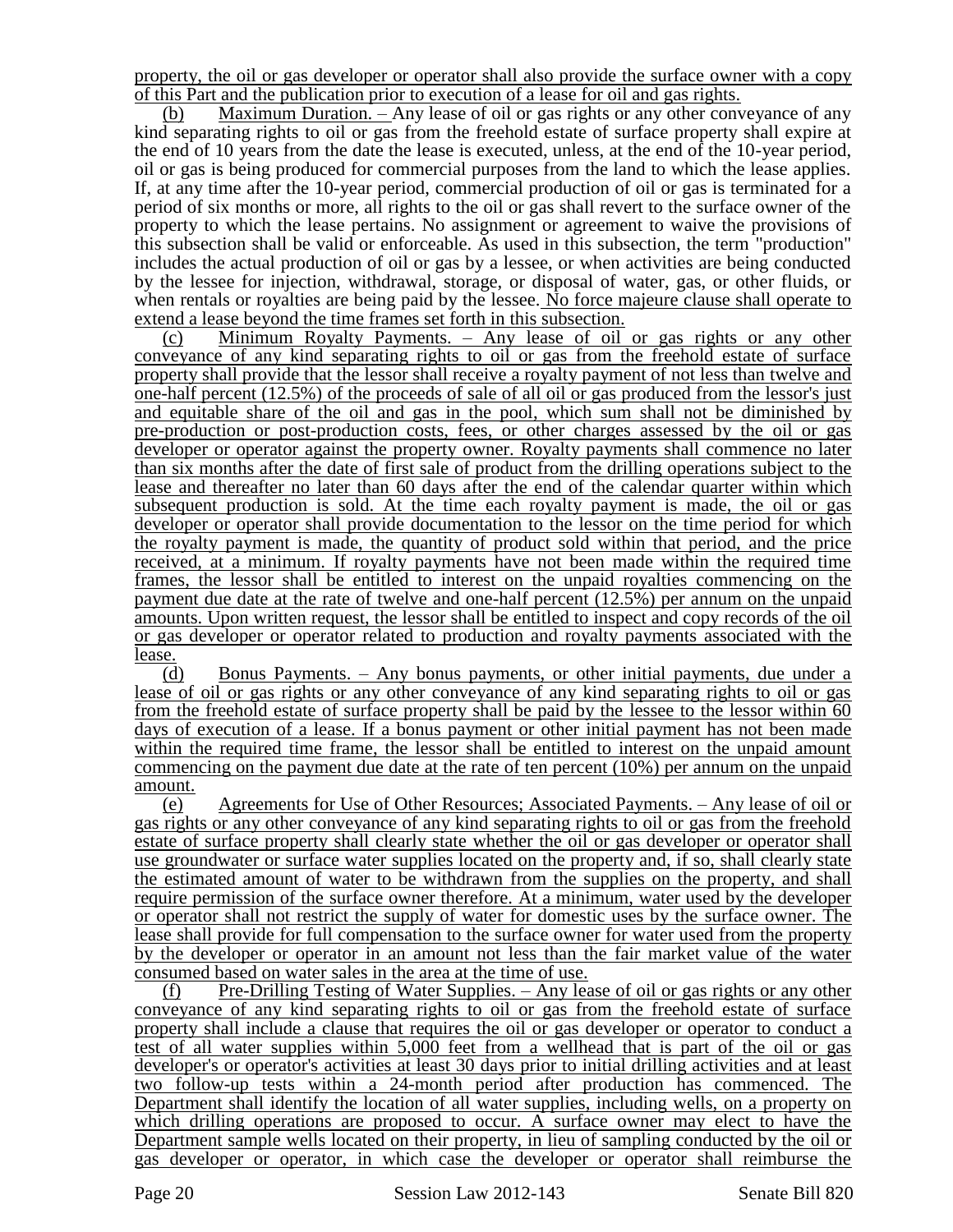Department for the reasonable costs involved in testing of the wells in question. Nothing in this subsection shall be construed to preclude or impair the right of any surface owner to refuse pre-drilling testing of wells located on their property.

(g) Recordation of Leases. – Any lease of oil or gas rights or any other conveyance of any kind separating rights to oil or gas from the freehold estate of surface property, including assignments of such leases, shall be recorded within 30 days of execution in the register of deeds office in the county that the land that is subject to the lease is located.

(h) Notice of Assignment Required. – Written notice of assignment of any lease of oil or gas rights or any other conveyance of any kind separating rights to oil or gas from the freehold estate of surface property shall be provided to the lessor within 30 days of such assignment. If the surface owner of the property is not the lessor, written notice of assignment of any lease of oil or gas rights shall also be given to the surface owner of the property to which the lease pertains within 30 days of such assignment.

(i) Lender Approval of Lease. – Any lease for oil or gas rights or any other conveyance of any kind separating rights to oil or gas from the freehold estate of surface property with a surface owner shall include a conspicuous boldface disclosure concerning notification to lenders, which shall be initialed by the surface owner, and state the following:

# NOTICE TO LENDER(S) PRIOR TO EXECUTION OF LEASE:

Surface owners are advised to secure written approval from any lender who holds a mortgage or deed of trust on any portion of the surface property involved in the lease prior to execution of the lease and obtain written confirmation that execution of the lease will not violate any provision associated with any applicable mortgage or deed of trust, which could potentially result in foreclosure.

I have read and understood the terms of this provision.

Surface Owner's Initials

(j) Three-Day Right of Rescission. – Any lease of oil or gas rights or any other conveyance of any kind separating rights to oil or gas from the freehold estate of surface property shall be subject to a three-day right of rescission in which the lessor or lessee may cancel the lease. A bold and conspicuous notice of this right of rescission shall be included in all such leases. In order to cancel the lease, the lessor or lessee shall notify the other party in writing within three business days of execution of the lease, and the lessor shall return any sums paid by the lessee to the lessor under the terms of the lease."

**SECTION 4.(e)** Part 3 of Article 27 of Chapter 113 of the General Statutes is amended by adding a new section to read:

### "**§ 113-423.1. Surface activities.**

(a) Agreements on Rights and Obligations of Parties. – The developer or operator and the surface owner may enter into a mutually acceptable agreement that sets forth the rights and obligations of the parties with respect to the surface activities conducted by the developer or operator.

(b) Minimization of Intrusion Required. – An oil or gas developer or operator shall conduct oil and gas operations in a manner that accommodates the surface owner by minimizing intrusion upon and damage to the surface of the land. As used in this subsection, "minimizing intrusion upon and damage to the surface" means selecting alternative locations for wells, roads, pipelines, or production facilities, or employing alternative means of operation that prevent, reduce, or mitigate the impacts of the oil and gas operations on the surface, where such alternatives are technologically sound, economically practicable, and reasonably available to the operator. The standard of conduct set forth in this subsection shall not be construed to (i) prevent an operator from entering upon and using that amount of the surface as is reasonable and necessary to explore for, develop, and produce oil and gas and (ii) abrogate or impair a contractual provision binding on the parties that expressly provides for the use of the surface for the conduct of oil and gas operations or that releases the operator from liability for the use of the surface. Failure of an oil or gas developer or operator to comply with the requirements of this subsection shall give rise to a cause of action by the surface owner. Upon a determination by the trier of fact that such failure has occurred, a surface owner may seek compensatory damages and equitable relief. In any litigation or arbitration based upon this subsection, the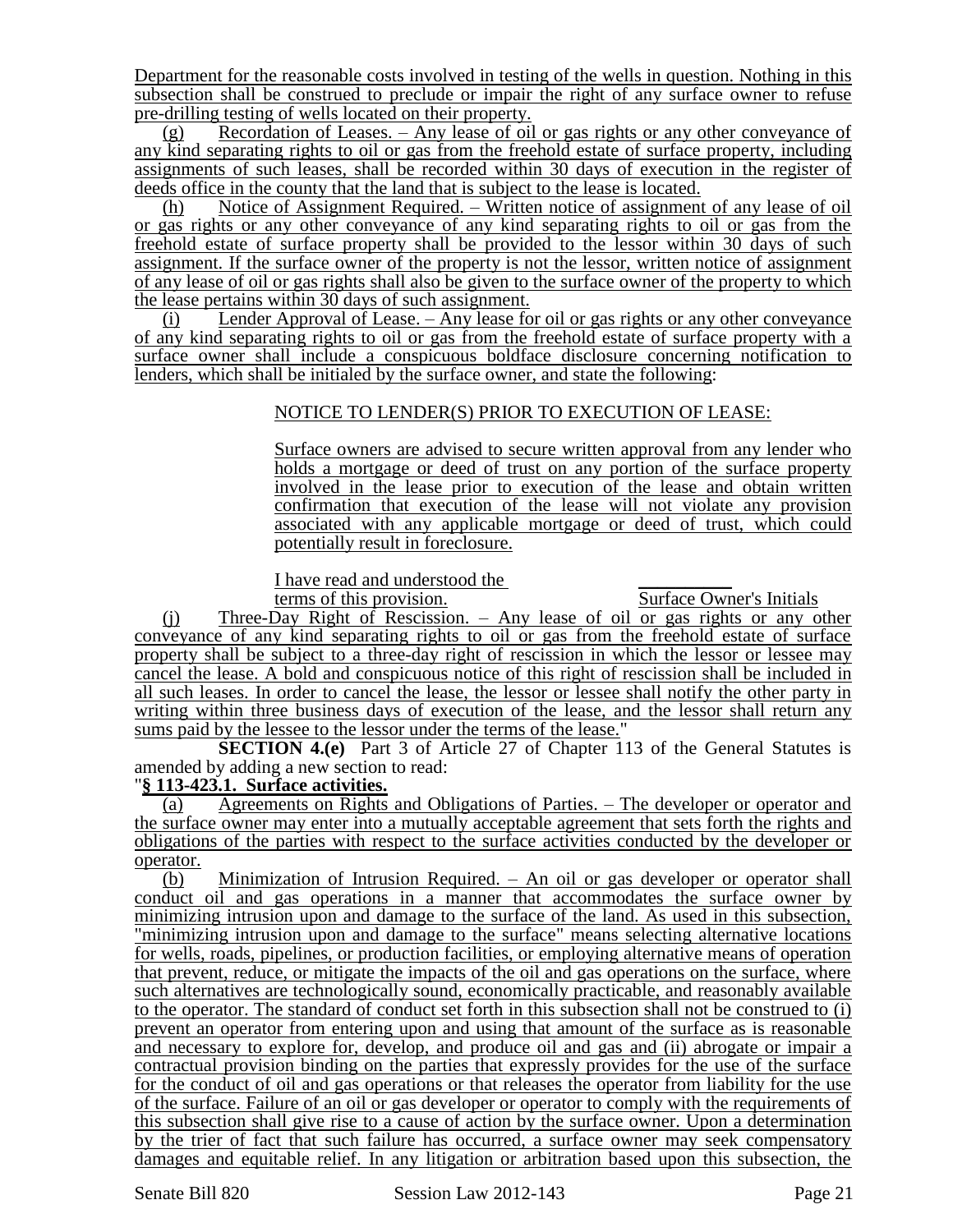surface owner shall present evidence that the developer's or operator's use of the surface materially interfered with the surface owner's use of the surface of the land. After such showing, the developer or operator shall bear the burden of proof of showing that it minimized intrusion upon and damage to the surface of the land in accordance with the provisions of this subsection. If a developer or operator makes that showing, the surface owner may present rebuttal evidence. A developer or operator may assert, as an affirmative defense, that it has conducted oil or gas operations in accordance with a regulatory requirement, contractual obligation, or land-use plan provision that is specifically applicable to the alleged intrusion or damage. Nothing in this subsection shall do any of the following:

- (1) Preclude or impair any person from obtaining any and all other remedies allowed by law.
- (2) Prevent a developer or operator and a surface owner from addressing the use of the surface for oil and gas operations in a lease, surface use agreement, or other written contract.
- (3) Establish, alter, impair, or negate the authority of local governments to regulate land use related to oil and gas operations."
- **SECTION 4.(f)** G.S. 113-424 is repealed.

**SECTION 4.(g)** Part 3 of Article 27 of Chapter 113 of the General Statutes is amended by adding a new section to read:

# "**§ 113-425. Registry of landmen required.**

(a) Establishment of Registry. – The Department of Environment and Natural Resources, in consultation with the Consumer Protection Division of the North Carolina Department of Justice, shall establish and maintain a registry of landmen operating in this State. As used in this section, "landman" means a person that, in the course and scope of the person's business, does any of the following:

- (1) Acquires or manages oil or gas interests.<br>(2) Performs title or contract functions relate
- Performs title or contract functions related to the exploration, exploitation, or disposition of oil or gas interests.
- (3) Negotiates for the acquisition or divestiture of oil or gas rights, including the acquisition or divestiture of land or oil or gas rights for a pipeline.
- (4) Negotiates business agreements that provide for the exploration for or development of oil or gas.

(b) Registration Required. – A person may not act, offer to act, or hold oneself out as a landman in this State unless the person is registered with the Department in accordance with this section. To apply for registration as a landman, a person shall submit an application to the Department on a form to be provided by the Department, which shall include, at a minimum, all of the following information:

- (1) The name of the applicant or, if the applicant is not an individual, the names and addresses of all principals of the applicant.
- (2) The business address, telephone number, and electronic mail address of the applicant.
- (3) The social security number of the applicant or, if the applicant is not an individual, the federal employer identification number of the applicant.
- (4) A list of all states and other jurisdictions in which the applicant holds or has held a similar registration or license.
- (5) A list of all states and other jurisdictions in which the applicant has had a similar registration or license suspended or revoked.
- (6) A statement whether any pending judgments or tax liens exist against the applicant.

(c) The Department may deny registration to an applicant, reprimand a registrant, suspend or revoke a registration, or impose a civil penalty on a registrant if the Department determines that the applicant or registrant does any of the following:

- (1) Fraudulently or deceptively obtains, or attempts to obtain, a registration.<br>(2) Uses or attempts to use an expired, suspended, or revoked registration.
- Uses or attempts to use an expired, suspended, or revoked registration.
- (3) Falsely represents oneself as a registered landman.<br>
(4) Engages in any other fraud, deception, misrep
- Engages in any other fraud, deception, misrepresentation, or knowing omission of material facts related to oil or gas interests.
- (5) Had a similar registration or license denied, suspended, or revoked in another state or jurisdiction.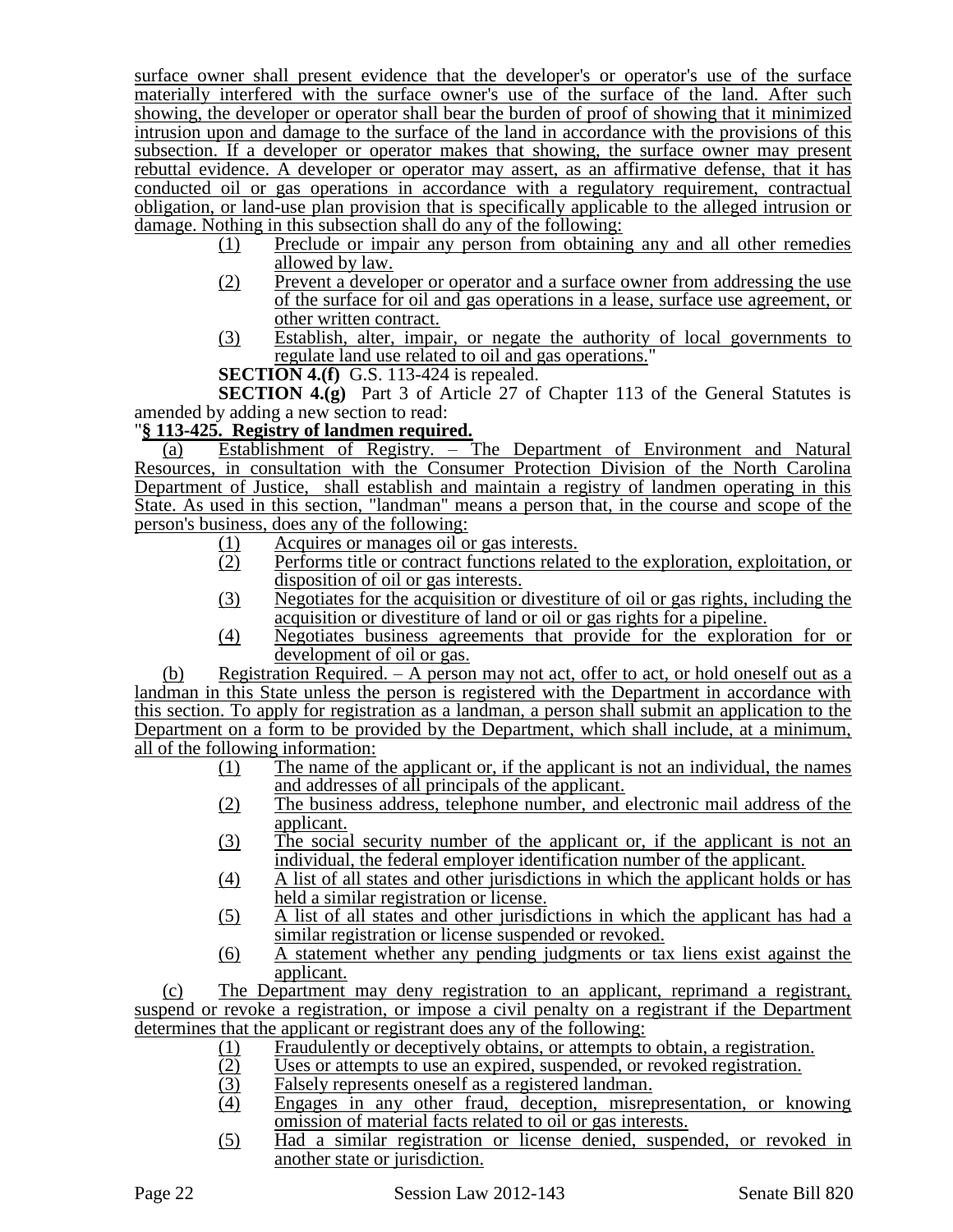(6) Otherwise violates this section.

(d) An applicant may challenge a denial, suspension, or revocation of a registration or a reprimand issued pursuant to subsection (c) of this section, as provided in Chapter 150B of the General Statutes.

(e) The Department shall adopt rules as necessary to implement the provisions of this section."

**SECTION 4.(h)** Part 3 of Article 27 of Chapter 113 of the General Statutes is amended by adding a new section to read:

#### "**§ 113-426. Publication of information for landowners.**

In order to effect the pre-lease publication distribution requirement as set forth in G.S. 113-423(a), and to otherwise inform the public, the Consumer Protection Division of the North Carolina Department of Justice, in consultation with the North Carolina Real Estate Commission, shall develop and make available a publication entitled "Oil & Gas Leases: Landowners' Rights" to provide general information on consumer protection issues and landowner rights, including information on leases of oil or gas rights, applicable to exploration and extraction of gas or oil. The Division and the Commission shall update the publication as necessary."

**SECTION 4.(i)** Part 3 of Article 27 of Chapter 113 of the General Statutes is amended by adding a new section to read:

### "**§ 113-427. Additional remedies.**

The remedies provided by this Part are not exclusive and do not preclude any other remedies that may be allowed by law."

**SECTION 5.** G.S. 47E-4 reads as rewritten:

#### "**§ 47E-4. Required disclosures.**

(a) With regard to transfers described in G.S. 47E-1, the owner of the real property shall furnish to a purchaser a residential property disclosure statement. The disclosure statement shall:

- (1) Disclose those items which are required to be disclosed relative to the characteristics and condition of the property and of which the owner has actual knowledge; or
- (2) State that the owner makes no representations as to the characteristics and condition of the real property or any improvements to the real property except as otherwise provided in the real estate contract.

(b) The North Carolina Real Estate Commission shall develop and require the use of a standard disclosure statement to comply with the requirements of this section. The disclosure statement shall specify that certain transfers of residential property are excluded from this requirement by G.S. 47E-2, including transfers of residential property made pursuant to a lease with an option to purchase where the lessee occupies or intends to occupy the dwelling, and shall include at least the following characteristics and conditions of the property:

- (1) The water supply and sanitary sewage disposal system;<br>(2) The roof, chimneys, floors, foundation, basement,
- The roof, chimneys, floors, foundation, basement, and other structural components and any modifications of these structural components;
- (3) The plumbing, electrical, heating, cooling, and other mechanical systems;
- (4) Present infestation of wood-destroying insects or organisms or past infestation the damage for which has not been repaired;
- (5) The zoning laws, restrictive covenants, building codes, and other land-use restrictions affecting the real property, any encroachment of the real property from or to adjacent real property, and notice from any governmental agency affecting this real property; and
- (6) Presence of lead-based paint, asbestos, radon gas, methane gas, underground storage tank, hazardous material or toxic material (whether buried or covered), and other environmental contamination.

The disclosure statement shall provide the owner with the option to indicate whether the owner has actual knowledge of the specified characteristics or conditions, or the owner is making no representations as to any characteristic or condition.

(b1) With regard to transfers described in G.S. 47E-1, the owner of the real property shall furnish to a purchaser an owners' association and mandatory covenants disclosure statement.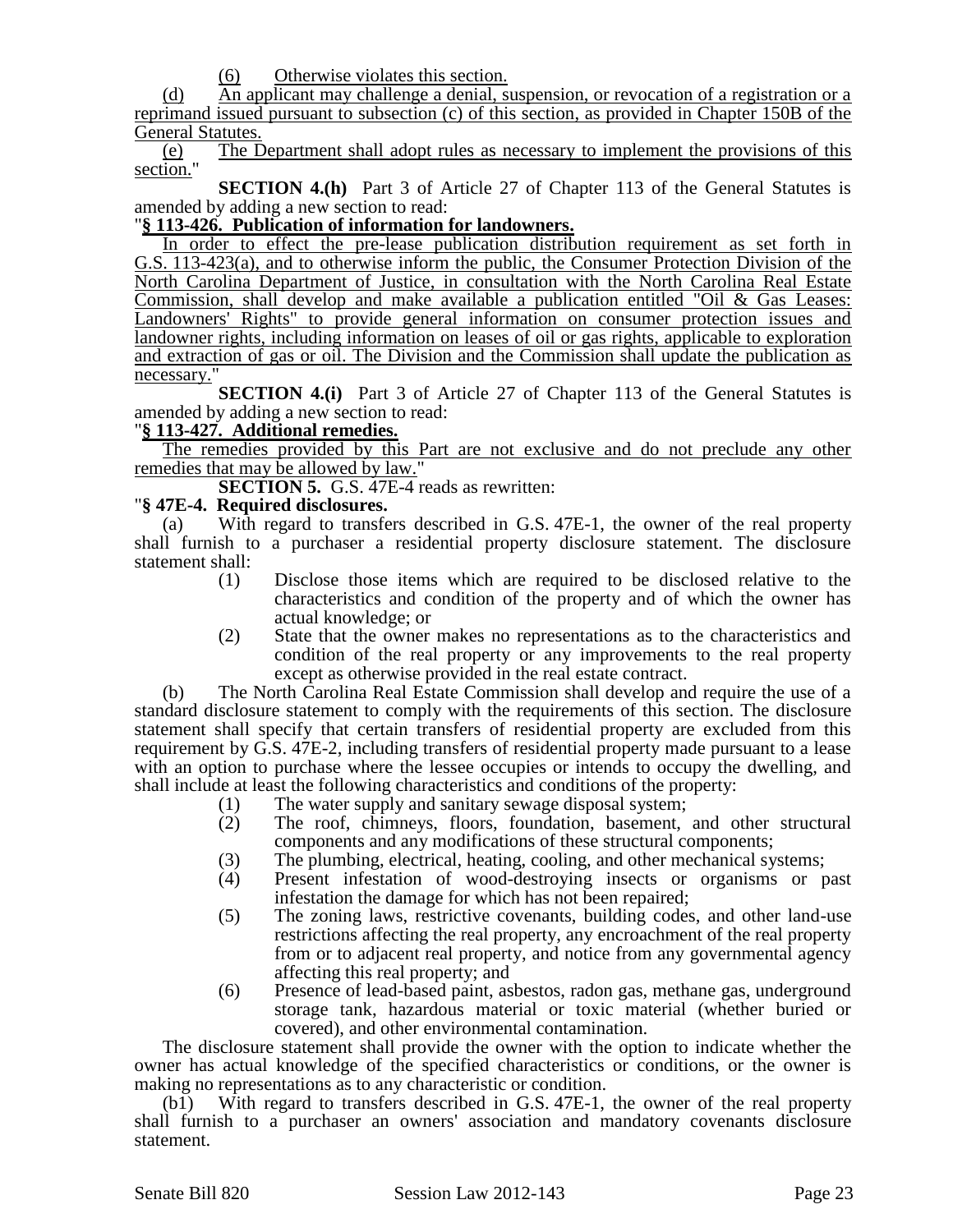- (1) The North Carolina Real Estate Commission shall develop and require the use of a standard disclosure statement to comply with the requirements of this subsection. The disclosure statement shall specify that certain transfers of residential property are excluded from this requirement by G.S. 47E-2, including transfers of residential property made pursuant to a lease with an option to purchase where the lessee occupies or intends to occupy the dwelling. The standard disclosure statement shall require disclosure of whether or not the property to be conveyed is subject to regulation by one or more owners' association(s) and governing documents which impose various mandatory covenants, conditions, and restrictions upon the property, including, but not limited to, obligations to pay regular assessments or dues and special assessments. The statement required by this subsection shall include information on all of the following:
	- a. The name, address, telephone number, or e-mail address for the president or manager of the association to which the lot is subject.
	- b. The amount of any regular assessments or dues to which the lot is subject.
	- c. Whether there are any services that are paid for by regular assessments or dues to which the lot is subject.
	- d. Whether, as of the date the disclosure is signed, there are any assessments, dues, fees, or special assessments which have been duly approved as required by the applicable declaration or bylaws, payable to an association to which the lot is subject.
	- e. Whether, as of the date the disclosure is signed, there are any unsatisfied judgments against or pending lawsuits involving the lot, the planned community or the association to which the lot is subject, with the exception of any action filed by the association for the collection of delinquent assessments on lots other than the lot to be sold.
	- f. Any fees charged by an association or management company to which the lot is subject in connection with the conveyance or transfer of the lot to a new owner.
- (2) The owners' association and mandatory covenants disclosure statement shall provide the owner with the option to indicate whether the owner has actual knowledge of the specified characteristics, or conditions or the owner is making no representations as to any characteristic or condition contained in the statement.

(b2) With regard to transfers described in G.S. 47E-1, the owner of the real property shall include in any real estate contract, an oil and gas rights mandatory disclosure as provided in this subsection.

- (1) Transfers of residential property set forth in G.S. 47E-2 are excluded from this requirement, except that the exemptions provided under subdivisions (9) and (11) of G.S. 47E-2 specifically are not excluded from this requirement.
- (2) The disclosure shall be conspicuous, shall be in boldface type, and shall be as follows:

# OIL AND GAS RIGHTS DISCLOSURE

Oil and gas rights can be severed from the title to real property by conveyance (deed) of the oil and gas rights from the owner or by reservation of the oil and gas rights by the owner. If oil and gas rights are or will be severed from the property, the owner of those rights may have the perpetual right to drill, mine, explore, and remove any of the subsurface oil or gas resources on or from the property either directly from the surface of the property or from a nearby location. With regard to the severance of oil and gas rights, Seller makes the following disclosures:

<u>Yes No No Representation</u>

1. Oil and gas rights were severed from  $\Box$ Buyer Initials the property by a previous owner.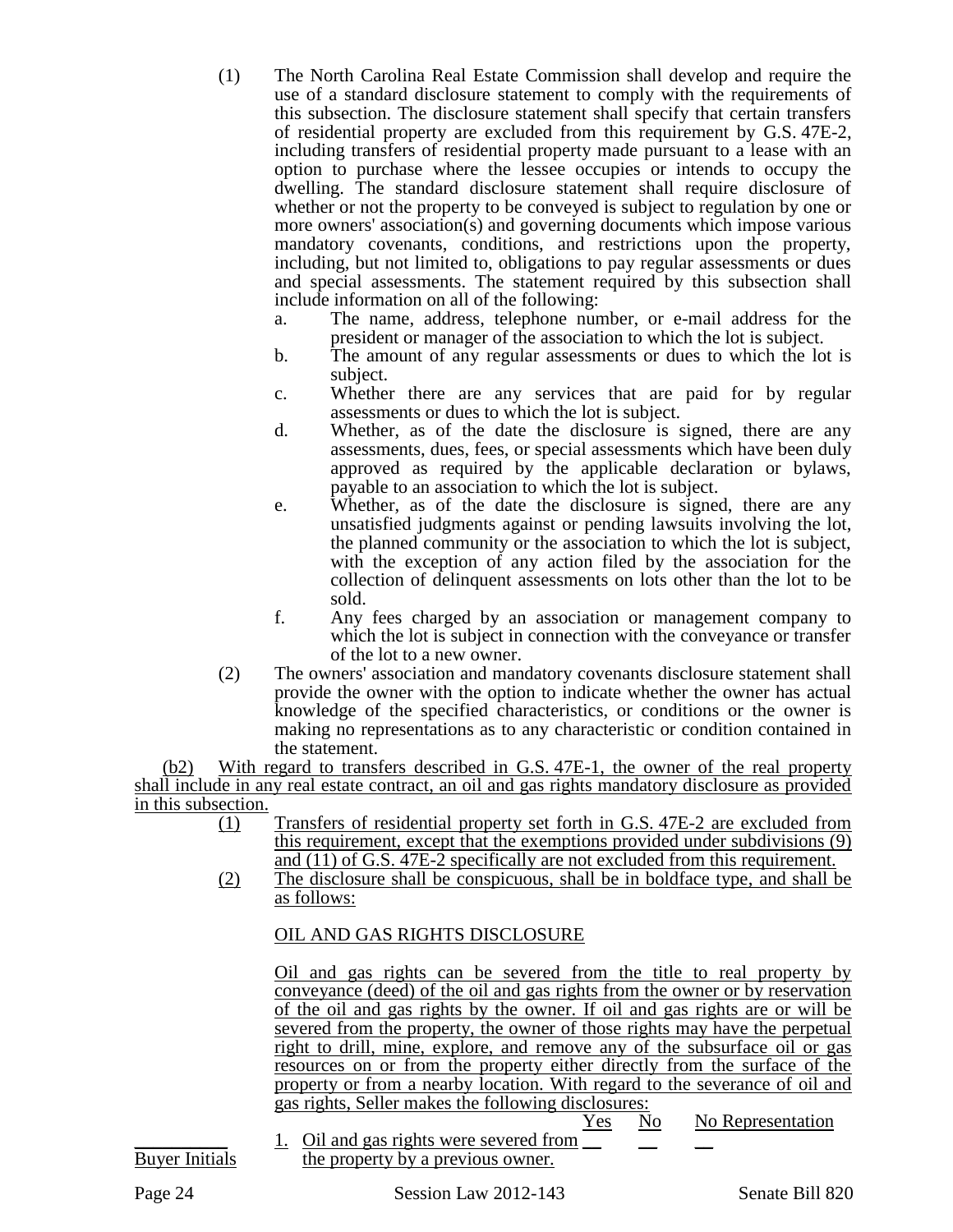|                       |                                       | Yes |  |
|-----------------------|---------------------------------------|-----|--|
|                       | Seller has severed the oil and gas    |     |  |
| <b>Buyer Initials</b> | rights from the property.             |     |  |
|                       |                                       | Yes |  |
|                       | Seller intends to sever the oil and   |     |  |
| <b>Buyer Initials</b> | gas rights from the property prior to |     |  |
|                       | transfer of title to Buyer."          |     |  |

### **PART VI. CREATE ENERGY POLICY OVERSIGHT COMMISSION**

**SECTION 6.(a)** Chapter 120 of the General Statutes is amended by adding a new Article to read:

#### "Article 33.

"Joint Legislative Commission on Energy Policy.

### "**§ 120-285. Creation and membership of Joint Legislative Commission on Energy Policy.**

- (a) The Joint Legislative Commission on Energy Policy is established.
- (b) The Commission shall consist of 10 members as follows:
	- (1) Five members of the Senate appointed by the President Pro Tempore of the Senate, at least one of whom is a member of the minority party.
		- (2) Five members of the House of Representatives appointed by the Speaker of the House of Representatives, at least one of whom is a member of the minority party.

(c) Terms on the Commission are for two years and begin on the convening of the General Assembly in each odd-numbered year. Members may complete a term of service on the Commission even if they do not seek reelection or are not reelected to the General Assembly, but resignation or removal from service in the General Assembly constitutes resignation or removal from service on the Commission. A member continues to serve until the member's successor is appointed.

#### "**§ 120-286. Purpose and powers and duties of Commission.**

(a) The Joint Legislative Commission on Energy Policy shall exercise legislative oversight over energy policy in the State. In the exercise of this oversight, the Commission may do any of the following:

- (1) Monitor and evaluate the programs, policies, and actions of the Mining and Energy Commission established pursuant to G.S. 143B-293.1, the Energy Policy Council established pursuant to G.S. 113B-2, the Energy Division in the Department of Commerce, the Utilities Commission and Public Staff established pursuant to Chapter 62 of the General Statutes, and of any other board, commission, department, or agency of the State or local government with jurisdiction over energy policy in the State.
- (2) Review and evaluate existing and proposed State statutes and rules affecting energy policy and determine whether any modification of these statutes or rules is in the public interest.
- (3) Monitor changes in federal law and court decisions affecting energy policy.<br>
(4) Monitor and evaluate energy-related industries in the State and stud
- Monitor and evaluate energy-related industries in the State and study measures to promote these industries.
- (5) Study any other matters related to energy policy that the Commission considers necessary to fulfill its mandate.

(b) The Commission may make reports and recommendations, including proposed legislation, to the General Assembly from time to time as to any matter relating to its oversight and the powers and duties set out in this section.

# "**§ 120-287. Organization of Commission.**

(a) The President Pro Tempore of the Senate and the Speaker of the House of Representatives shall each designate a cochair of the Joint Legislative Commission on Energy Policy. The Commission may meet at any time upon the call of either cochair, whether or not the General Assembly is in session.

(b) A quorum of the Commission is six members.

(c) While in the discharge of its official duties, the Commission has the powers of a joint committee under G.S. 120-19 and G.S. 120-19.1 through G.S. 120-19.4. The Commission may contract for consultants or hire employees in accordance with G.S. 120-32.02.